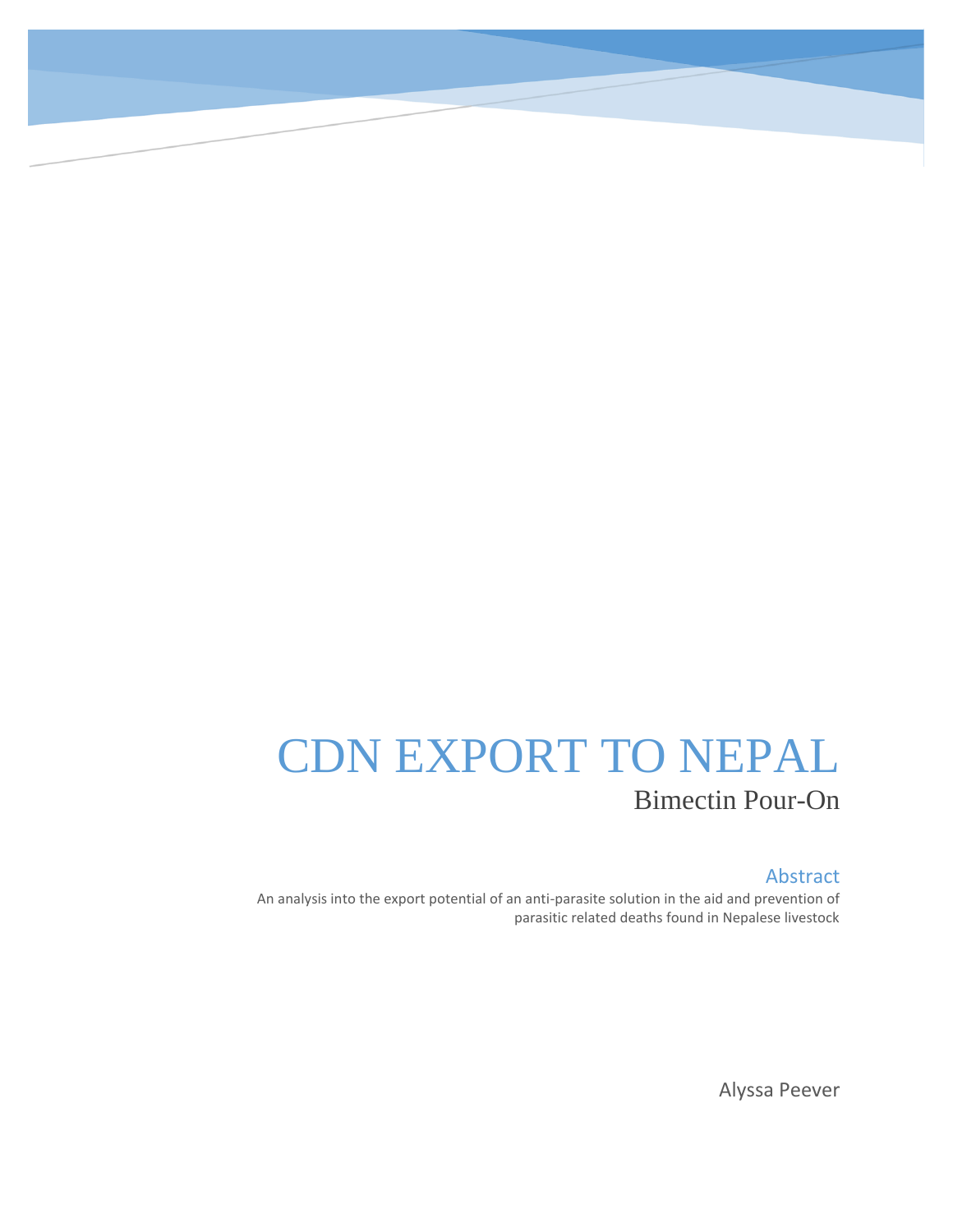# Table of Contents

| Introduction                             | 3                |
|------------------------------------------|------------------|
| Overview of Nepal                        | 3                |
| <b>Section I</b>                         |                  |
| <b>Product Description</b>               | 5                |
| <b>Required Equipment</b>                | $\boldsymbol{7}$ |
| <b>Canadian Manufacturing Facilities</b> | $\overline{7}$   |
| Potential Benefits to Canada             | $\overline{7}$   |
| Market Opportunity                       | 8                |
| <b>Section II</b>                        |                  |
| <b>Export Potential</b>                  | 9                |
| <b>Transportation Logistics</b>          | 9                |
| <b>Required Documentation</b>            | 11               |
| <b>Cost Analysis</b>                     | 12               |
| <b>Trade Barriers</b>                    | 13               |
| <b>Benefits to Nepal</b>                 | 13               |
| Negative Aspects to Bimectin Pour-On®    | 14               |
| <b>Global Competition</b>                | 15               |
| Challenges of Exporting to Nepal         | 16               |
| Conclusion                               | 18               |
| <b>Real World Contacts</b>               | 19               |
| References                               | 20               |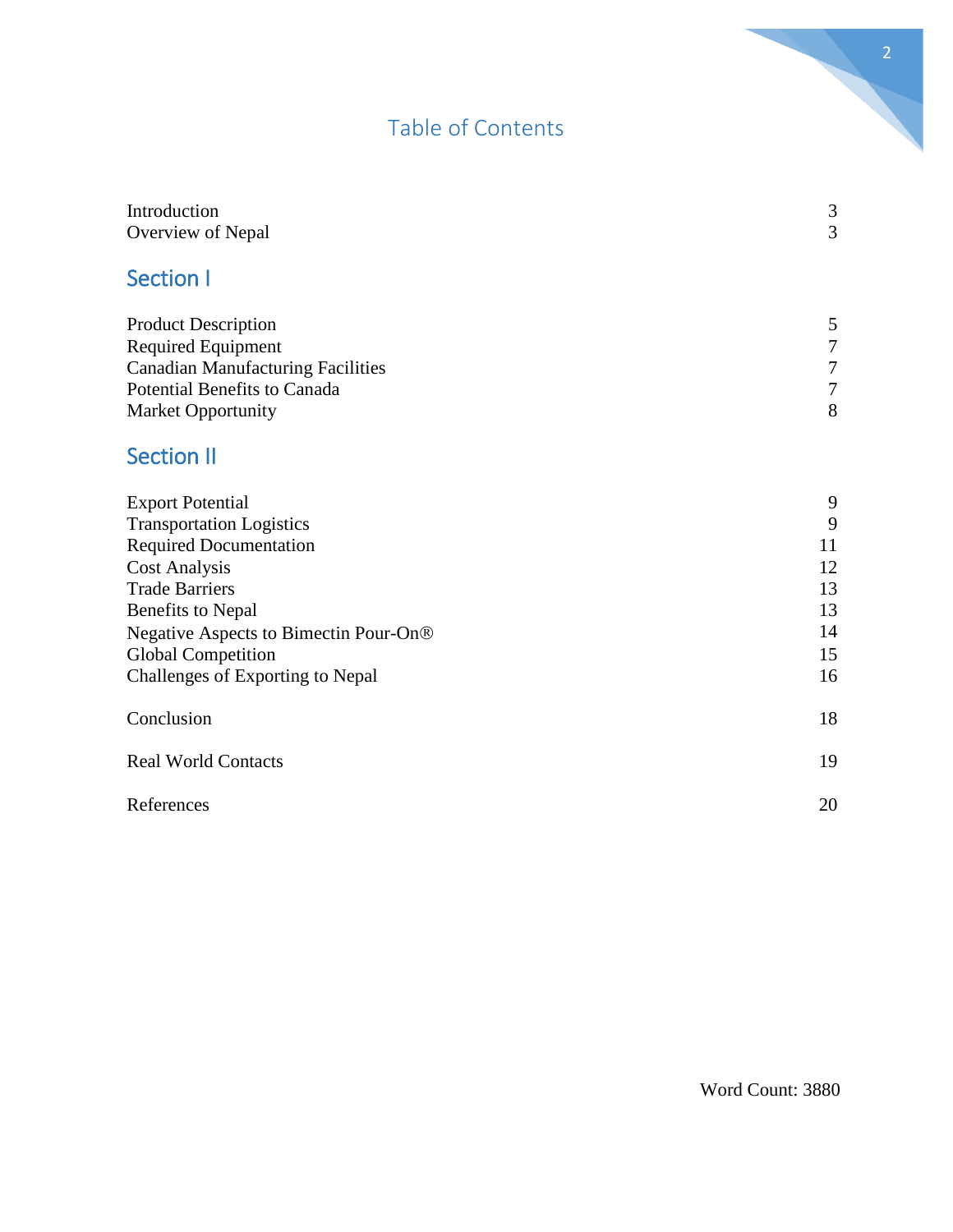# Introduction

International trade is the backbone of the commercial world as producers in various nations try to expand their profit margin by expanding their exporting capabilities internationally. The success of international trade is largely due to the various benefits it offers to both the exporting and importing nations. International trade represents a large amount of the country's gross domestic product (GDP) and is one of the most important sources of revenue for a developing country (Economy Watch, 2010). The power of global trade is evident as it has the ability to greatly contribute to the reduction of poverty rates (Economy Watch, 2010). The purpose of this report is to analyze the export potential and success of an agricultural product in the Nepalese agriculture sector. The goal is to form an analysis of the export potential that could possibly lead to the establishment of a real-world business model that will both benefit the Canadian and Nepalese economies. The product being analyzed is Bimectin Pour-On®, which is manufactured and distributed by a European based company called, Bimeda. The positive and negative aspects of this product will be discussed to determine the export potential of the product.

# Overview of Nepal

Nepal is located in the Ganges basin and is bordered by India and China (FAO, 2015). Over 31 million people inhabit Nepal which accounts for 147, 181 square kilometres (Central Intelligence Agency (CIA), 2015). The cultivable area is estimated at 4 million hectares, of which 2.6 million hectares are cultivated annually (FAO, 2015; CIA, 2015).

3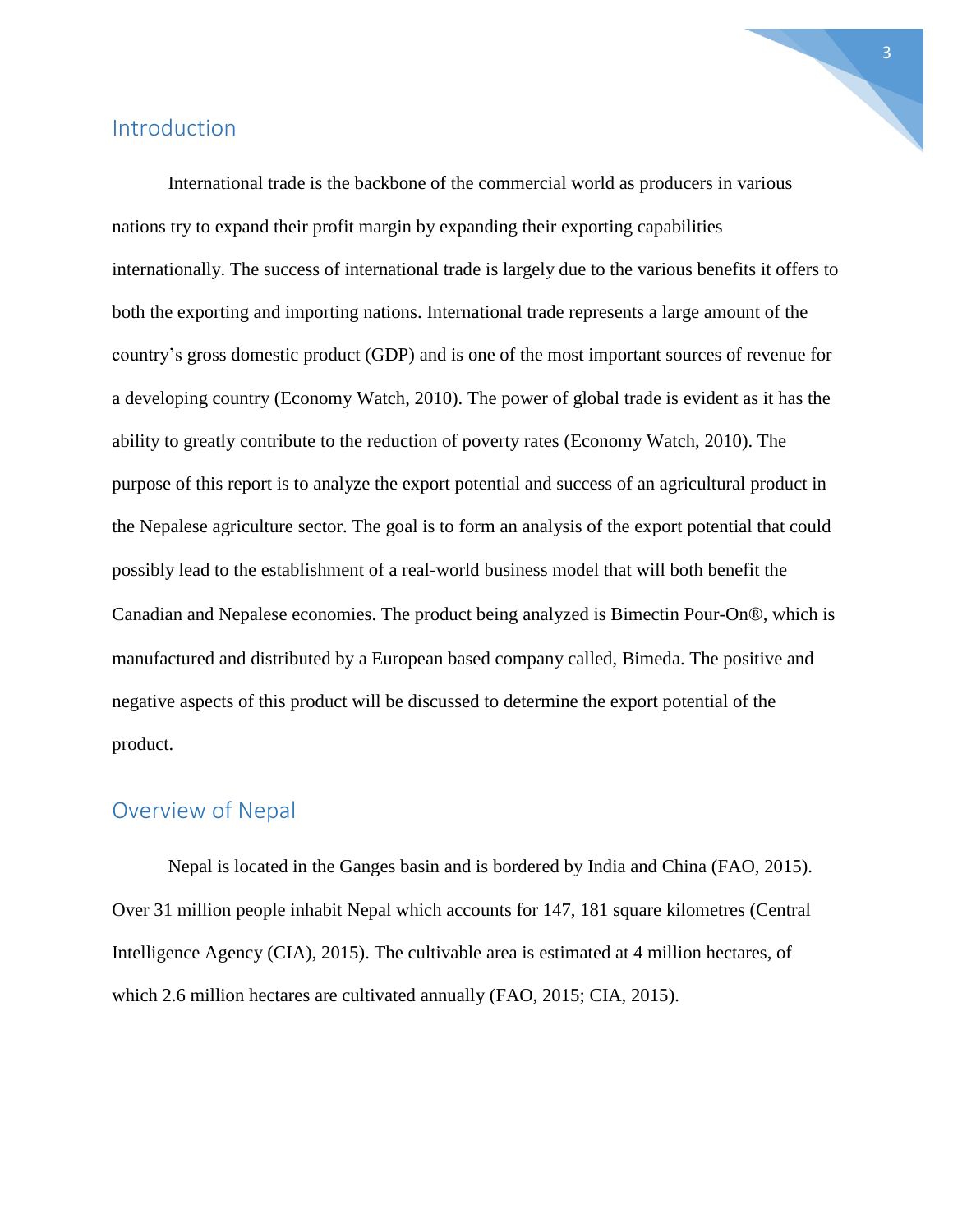Nepal is primarily an agrarian society as the vast majority of the Nepalese population, live in rural areas where they depend heavily on agriculture for their livelihoods (Prennushi, 1999). Approximately 83 percent of Nepal's population works in the agriculture sector, accounting for 38 percent of the total GDP (Prennushi, 1999; USAID, 2014).

Large ruminants, including cattle and buffalo, play an essential role in the Nepalese agriculture system and have a huge influence on their rural economy (Abington, 1992). Statistics often underestimate the overall contribution of animals and the multipurpose role they play. Livestock provide major contribution to agriculture through draft power and manure (Sugiyama, 2003; Devendra & Thomas, 2002).

Parasites found in livestock are endemic to Nepal and are directly correlate with livestock malnutrition (Abington, 1992). If parasites are uncontrolled they have the potential to significantly hinder the production and efficiency of livestock species. Most cattle have parasites that are subclinical with no obvious signs of parasitism except for a significant loss in production (Hawkins, 1993). Effective parasite control will increase the overall efficiency of livestock by increasing weight gain and milk production as well as, reproductive performance (Hawkins, 1993). In order to improve the economic status in Nepal, it is essential to create a sustainable system for one of the top GDP producing system. By creating a system for farmers to access the pesticide supplies they need to be successful, it will increase the overall performance of the agriculture sector.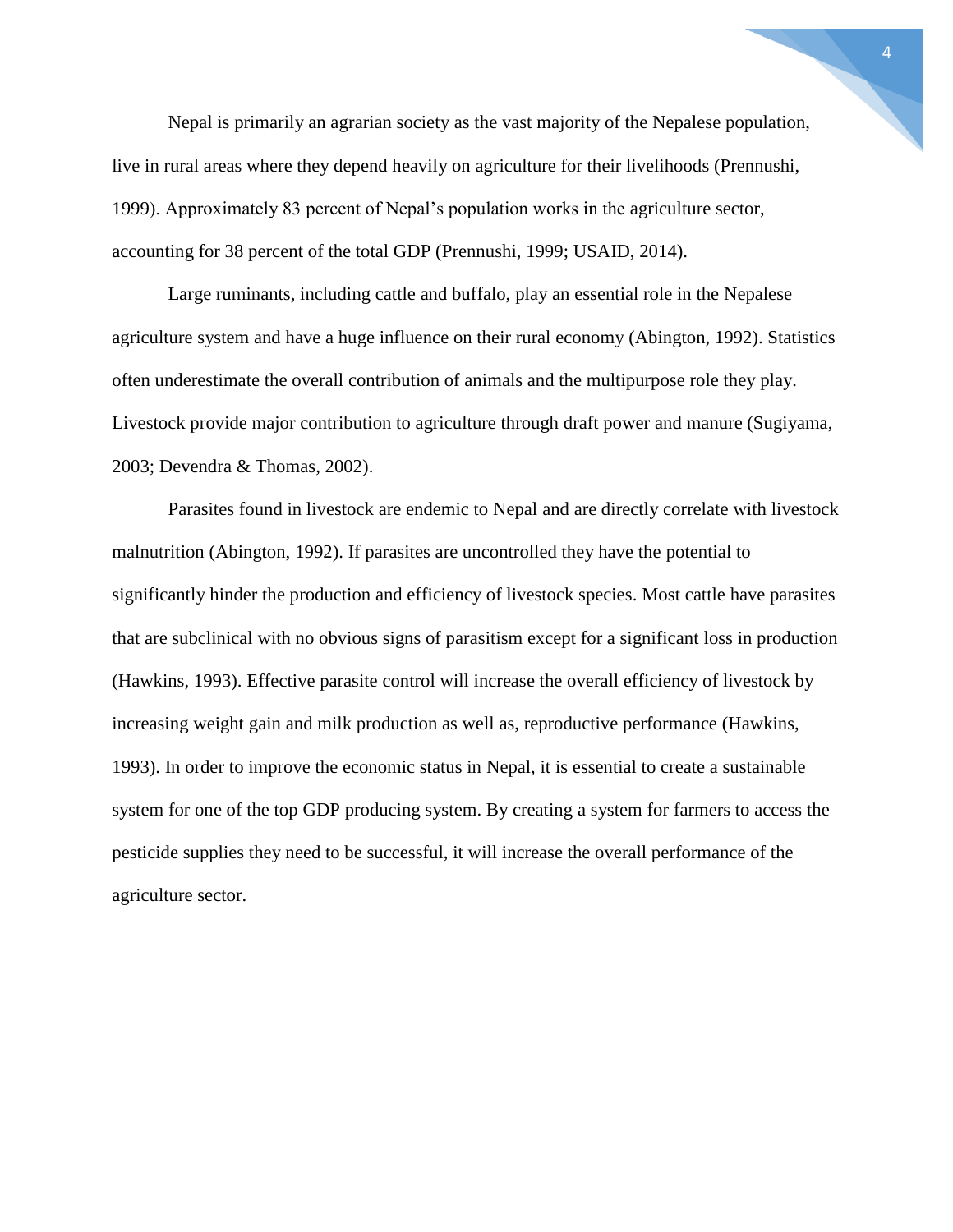# Section I: Production Information

#### Product Description

Bimeda is among the leading global manufacturers and distributors of animal health products and veterinary pharmaceuticals (Bimeda, 2015c). Presently Bimeda has established markets in more than seventy countries worldwide and has manufacturing and distribution capabilities across North and South America, Europe, Africa and Asia (Bimeda, 2015c).

The company Bimeda offers a line of de-worming products called Bimectin<sup>®</sup> that comes in several different application types including: topical pour-ons, pastes and injections (Bimeda, 2015c). Bimectin<sup>®</sup> Pour-On is an effective choice in the treatment and control of a wide variety of external and internal parities commonly found in livestock (Bimeda, 2015a).

Bimectin's success is due to the drug present in the topical solution, Ivermectin. Bimectin Pour-On<sup>®</sup> contains 5 mg of Ivermectin per milliliter which effectively eliminates a wide range of external and internal parasites commonly found in cattle (Bimeda, 2015b). Ivermectin is a member of the macrocyclic lactone class of endectocides which have a unique mode of action (Bimeda, 2015b). Ivermectin poses as an antagonist for neurotransmitter function as inhibition occurred via glutamate-gated chloride ion channels in nerve and muscle tissue (Õmura & Crump, 2004). This leads to an increase in the permeability of the parasite's cell membrane for chloride ions, resulting in paralysis and death of the parasite (Bimeda, 2015b).

Bimectin Pour-On<sup>®</sup> is topical treatment that quickly absorbs into the skin in one low volume application and dramatically reduces the stress on treated animals as no injection is required (Bimeda, 2015b). Bimectin Pour-On<sup>®</sup> is indicated for the effective treatment and control of Gastrointestinal Roundworms, Lungworms, Cattle Grubs, Mites, Lice and Horn Flies (Bimeda, 2015b).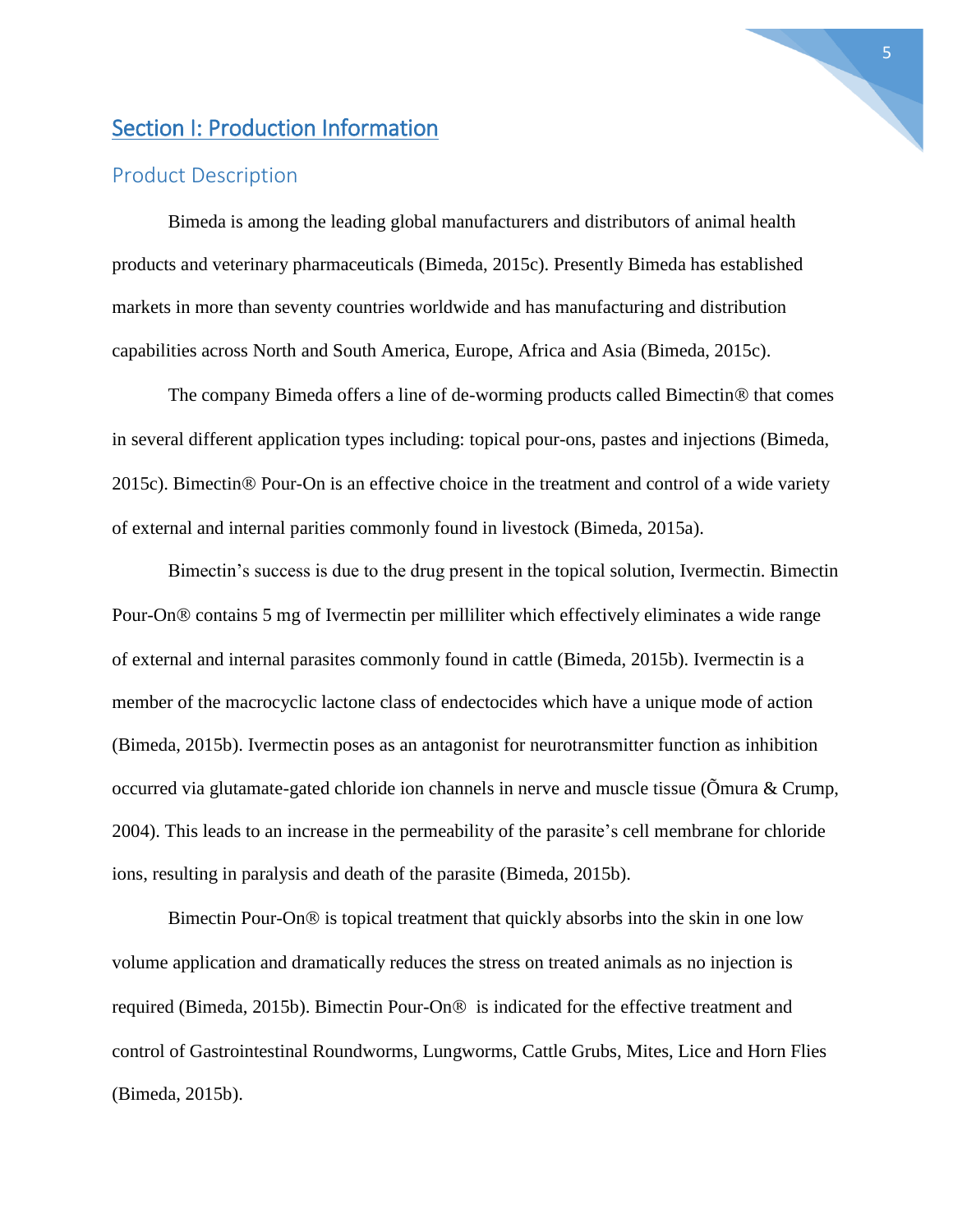Figure 1: Bimectin Pour-On<sup>®</sup> is indicated for the treatment and control of the following **species of parasites (Bimeda, 2015b).**

| <b>Parasite</b>                                     | <b>Stage</b>       |
|-----------------------------------------------------|--------------------|
| <b>Gastrointestinal Roundworms</b>                  |                    |
| Ostertagia ostertagi (includign inhibited<br>stage) | (Adults and L4)    |
| Haemonchus placei                                   | (Adults and L4)    |
| Trichostrongylus axei                               | (Adults and L4)    |
| T. colubriformis                                    | (Adults and L4)    |
| Cooperia oncophora                                  | (Adults and L4)    |
| Cooperia punctata                                   | (Adults and L4)    |
| Cooperia surnabada                                  | (Adults and L4)    |
| Strongyloides papillosus                            | (Adults)           |
| Oesophagostomum radiatum                            | (Adults and L4)    |
| Trichuris spp.                                      | (Adults)           |
| Lungworm                                            |                    |
| Dictyocaulus viviparus                              | (Adults and L4)    |
| Cattle Grubs                                        | (Parasitic stages) |
| Hypoderma bovis                                     |                    |
| H. lineatum                                         |                    |
| <b>Mites</b>                                        |                    |
| Sarcoptes scabiei var. bovis                        |                    |
| Lice                                                |                    |
| Linognathus vituli                                  |                    |
| Haematopinus eurysternus                            |                    |
| Damalinia bovis                                     |                    |
| Solenopotes capillatus                              |                    |
| <b>Horn Flies</b>                                   |                    |
| Haematobia irritans                                 |                    |

Application of Bimectin-Pour Bimectin® requires the application of the solution in a narrow strip ranging from the tail head to the wither (Bimeda, 2015b). The amount for application is selected based on the weight of livestock. The required ratio for this application is 1mL per 22lbs (Bimeda, 2015b). Bimectin Pour-On® is applicable in 5 different sizes including: 1L, 2.5L, 5L, 10L and 20L (Bimeda, 2015b). Based on the average herd size in Nepal being 3 cattle per farmer (Maltsoglou I, & Tangiguchi K, 2004), Bimectin Pour-On in the 1L size would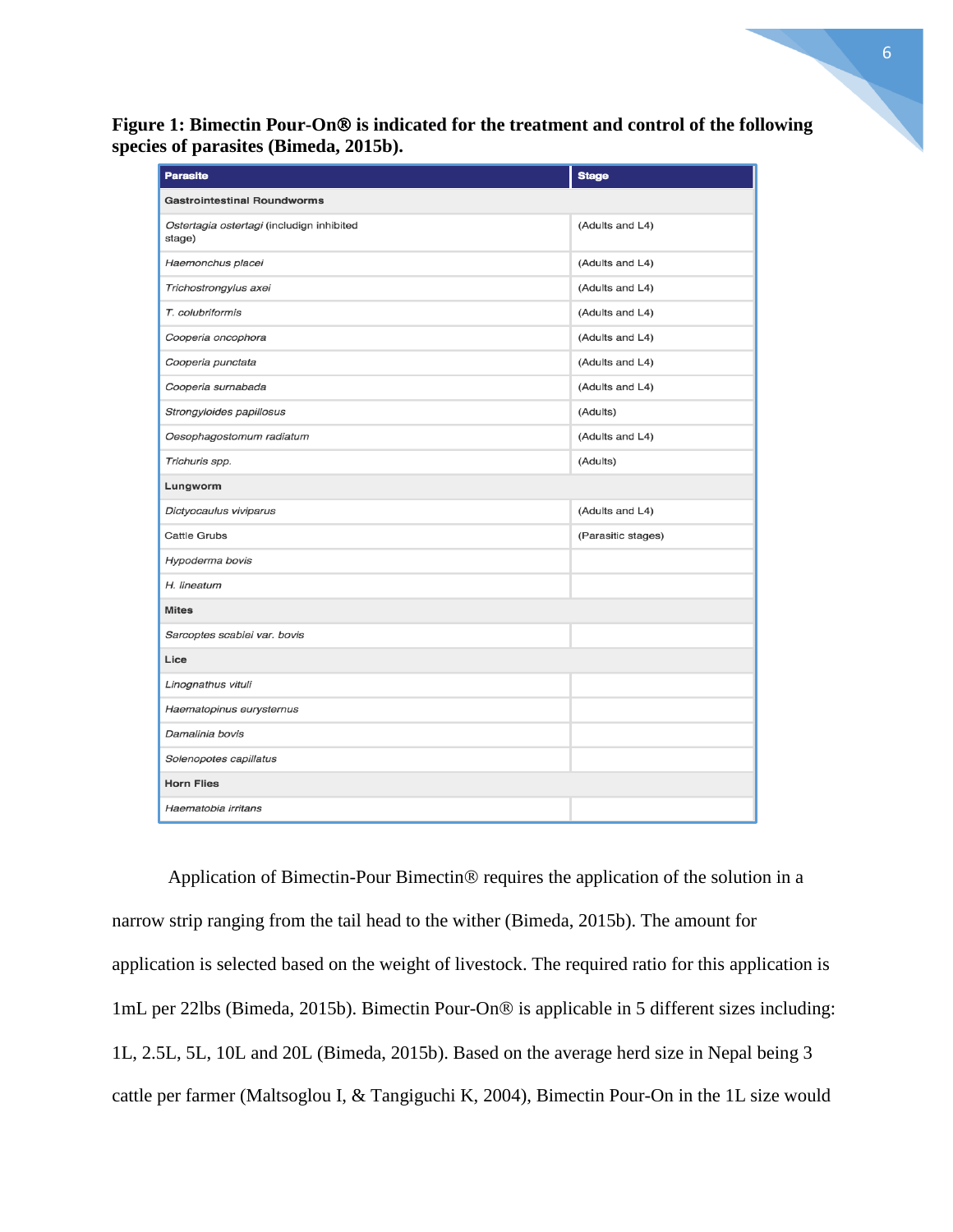be more than sufficient for Nepalese farmers. Although there are larger farming operations in Nepal, the vast majority of the agriculture sector is made up of small, less commercial farms. By accommodating to the majority of the population instead of the minority it will contribute to the success of Bimectin Pour-On<sup>®</sup>.

# Required Equipment

The proper application of Bimectin Pour-On $\mathcal D$  requires the usage of a solution applicator gun. This is the only additional equipment required to successfully apply the product. The benefits of this additional piece of equipment is evident as it is easily manageable and can be reused for many years.

# Canadian Manufacturing Facilities

Bimeda houses four manufacturing facilities in Europe, and three facilities in North America (Bimeda, 2015c). There is currently one Canadian Bimeda facility in which is located in Cambridge Ontario (Bimeda, 2015c). The 58, 000 square foot manufacturing plant currently employs approximately 107 employees (Joseph, 2010) and is responsible for the distribution of market products, on-site research and distribution (Bimeda, 2015c.).

#### Potential Benefits to Canada

The Canadian benefits to exporting this product are endless. Not only will this trade export opportunity be a part of strengthening the agriculture sector in North America, but it will also enhance local economies by creating more local jobs.

Exporting Bimectin Pour-On<sup>®</sup> would create new trade relationships with Nepal, which could prove to be an extremely beneficial aspect to the Canadian trade economy. The UK Trade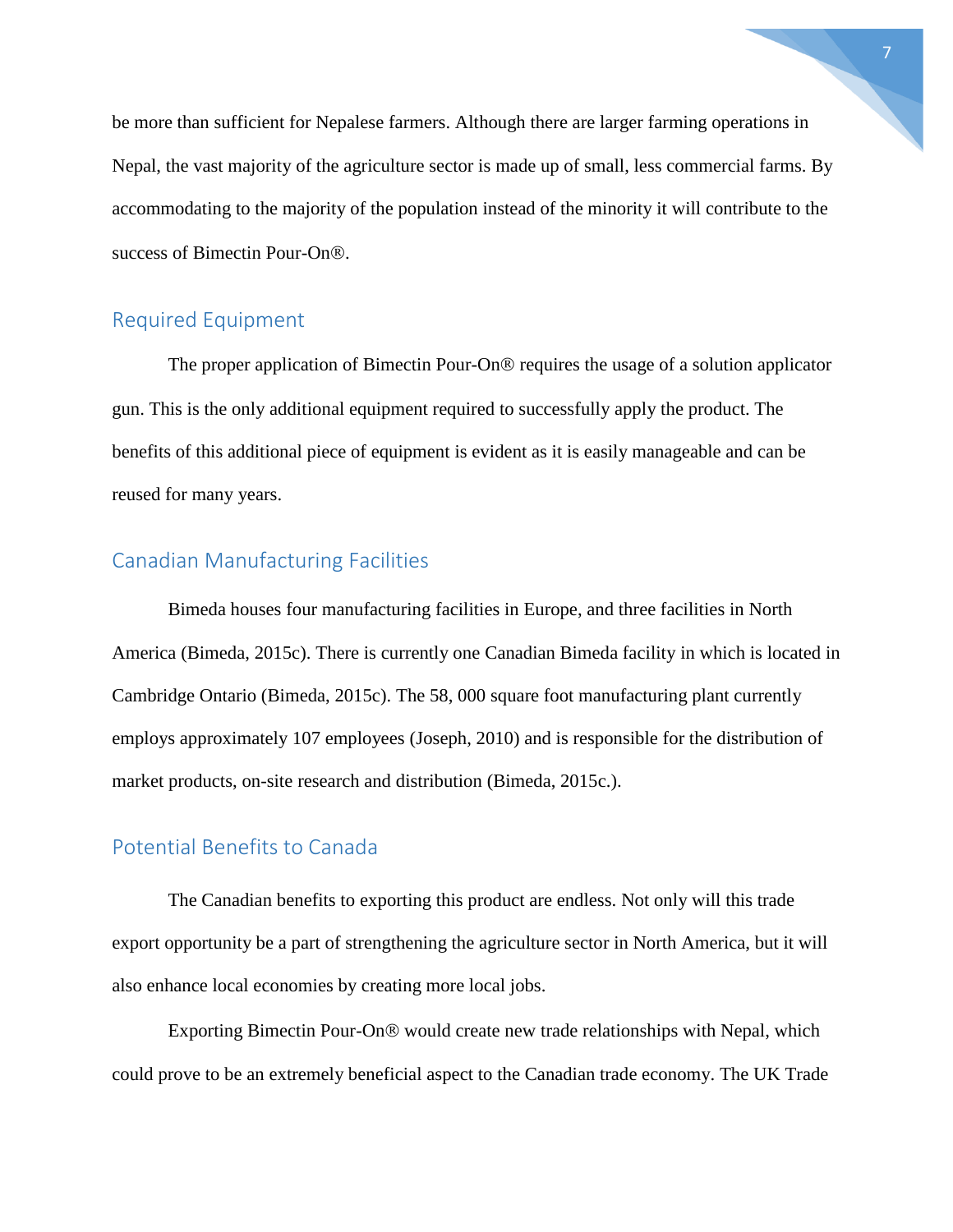and Investment Department reported that 41% of companies who exported overseas had increased the revenue available for investing in their product (UK Trade, 2013). There is evidence suggesting that venturing overseas can help to innovate, increase efficiencies and improve the credibility of their brand (UK Trade, 2013). By expanding Canada's exporting horizon to Nepal, Canada would become a bigger player on the international trading field which could open Canada up to a variety of new trading opportunities in the future.

# Marketing Opportunity

The market for Bimectin Pour-On® in Nepal would be considered a niche market as it would only be of interest to the agricultural industry. Although, this could prove to be a benefit for Bimeda as over 70% of the Nepalese population works in the agricultural sector (USAID, 2014). This product has tremendous potential in benefitting the Nepalese agricultural industry. However, there are several factors such as: transportation, exporting challenges and global competition that could hinder the success of this product.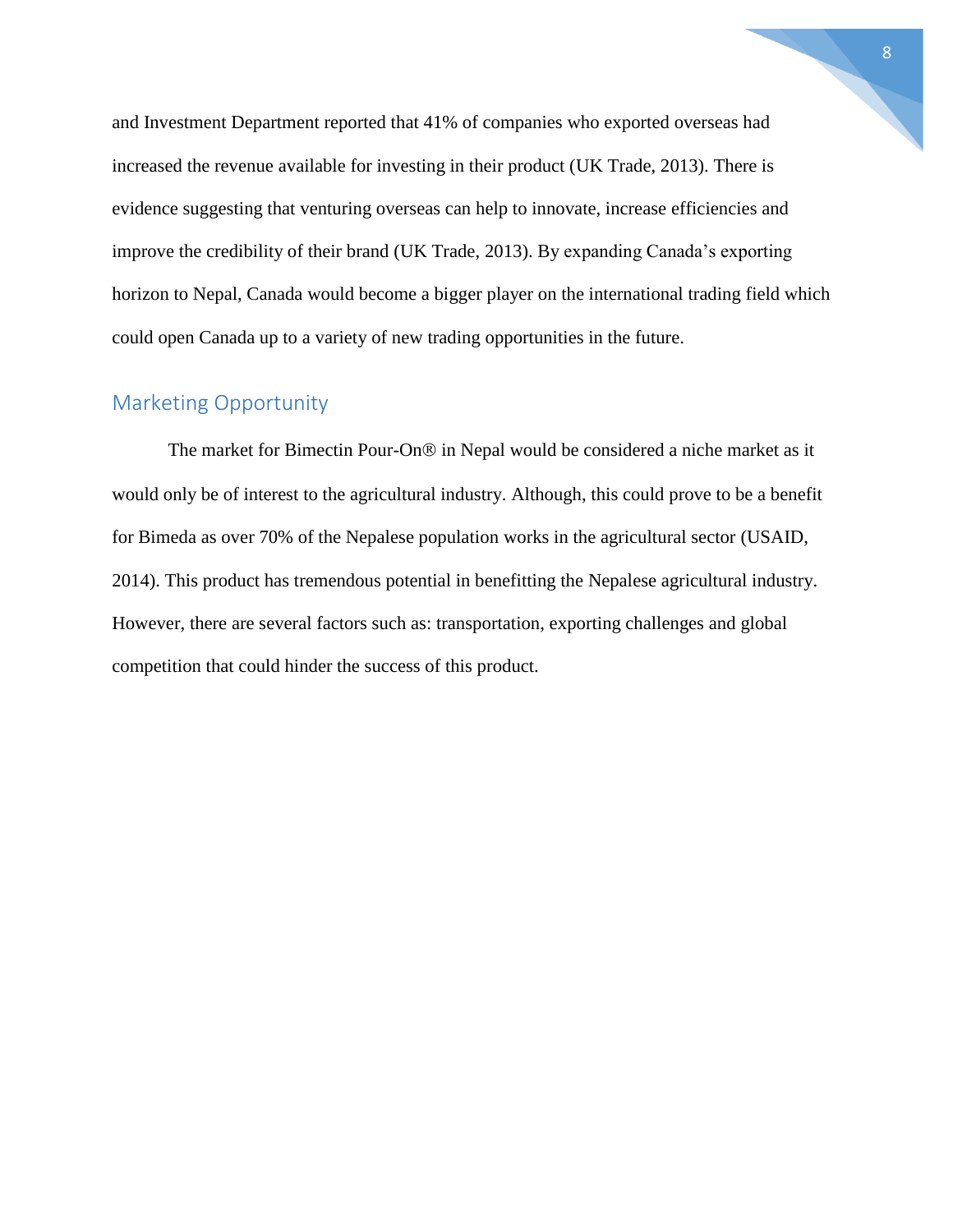# Section II: Export Potential to Nepal

## Export Potential to Nepal

Exporting to a country as diverse as Nepal, realism is critical. There are many factors that could potentially affect the success and practicality of the exporting Bimectin Pour-On<sup>®</sup>. These factors include: financial, demographic and logistical issues that would require attention in order to increase the profit for the company but still keep the product price attainable for the Nepalese farmers.

#### Transportation Logistics

In Nepal, the transportation sector is arguably the biggest issue when it comes to exporting to Nepal. On average, travel time to reach a vehicle passable road varies between 10.5 and 22.8 hours (Maltsoglou & Tangiguchi, 2004). This issue raises concern as the means of transportation of the product to the consumer or vise versa will not always be applicable. A possible solution to this barrier would be to focus on specific regions of Nepal where the densest livestock population inhabit and where transportation is more prevalent. This technique would potentially prove to be a smart business venture and essentially a trial run to determine the most effect way to distribute the product. With more than 60% of the all-weather roads in Nepal concentrated in the lowland (Terai) areas of the country, the Terai region would be an excellent starting point for this export (The World Bank, 2013).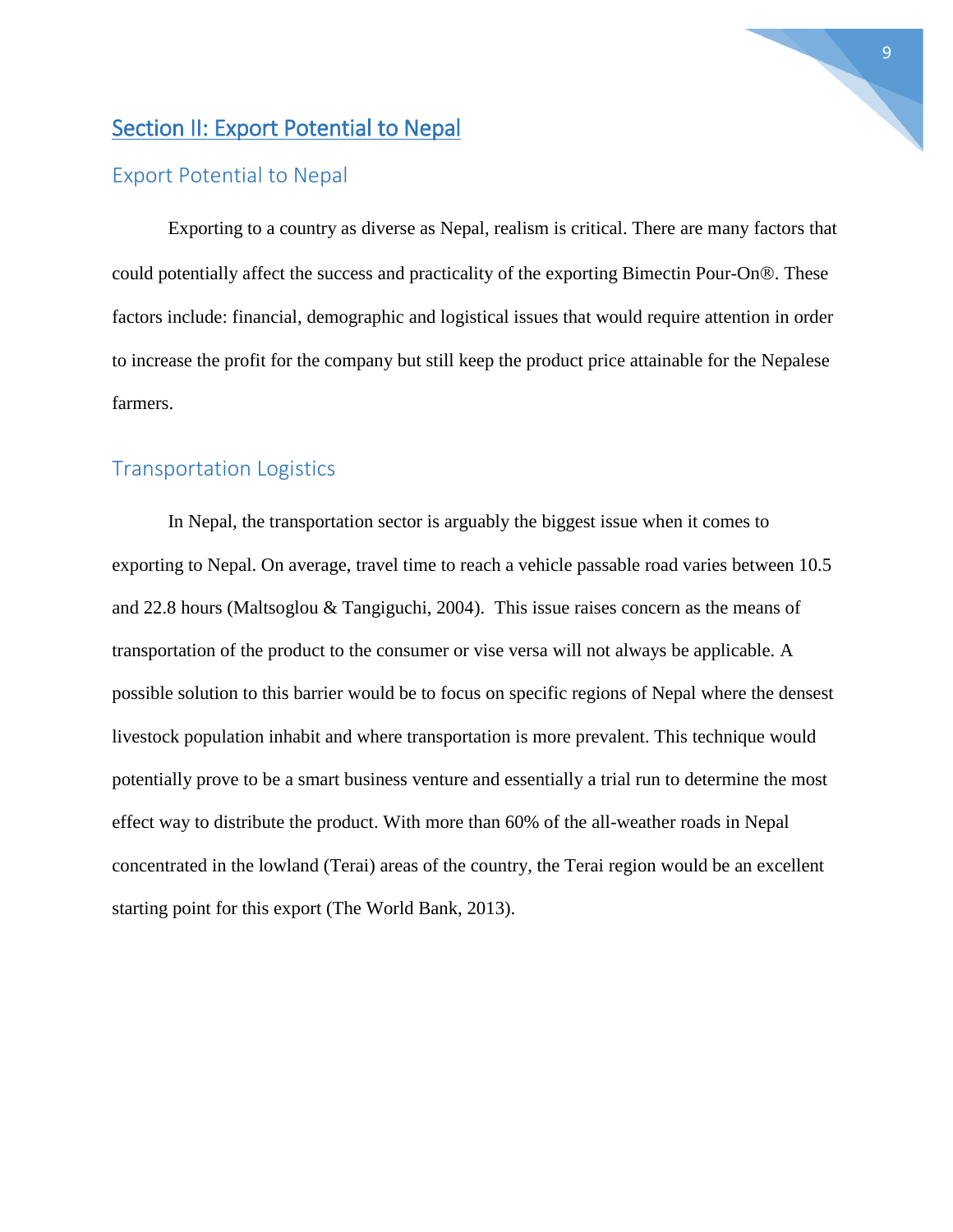| Cost                                                                               | <b>Element</b>                                                    | <b>Citation</b>                 |
|------------------------------------------------------------------------------------|-------------------------------------------------------------------|---------------------------------|
| 330.69lbs*                                                                         | Average Weight of Pahadi Cattle                                   | (Nepal's Ministry, 2004)        |
| 1mL/22lbs                                                                          | <b>Bimectin Requirements</b>                                      | (Bimectin-Pour-On, n.d.)        |
| $330.69$ lbs $\div$ 22lbs<br>$= 15.03$ x 1mL<br>$= 15.03$ mL                       | Required amount of application<br>per livestock head calculation  |                                 |
| 15.03 mL                                                                           | Amount of Bimectin required per<br>livestock head                 |                                 |
| 4 979 420**                                                                        | <b>Total Number of Livestock</b><br>(Cattle and Buffalo           | (Statistical Information, 2013) |
| 22                                                                                 | Number of Farms that can use 1L<br><b>Container of Solution</b>   | Calculated in Table 2           |
| 15.05mL x 4 979 420<br>$= 74940271$ mL $\div 1000$<br>$= 74940 L / 22$<br>$= 3406$ | Required amount of Bimectin<br>Pour-On <sup>®</sup> 1L containers |                                 |
| <b>TOTAL NUMBER OF</b><br><b>PRODUCTS REQUIRED:</b>                                | 3406                                                              |                                 |

| Table 1 represents the calculations for determining the amount of products required to |
|----------------------------------------------------------------------------------------|
| <b>represent Terai cattle population</b> (A. Peever, 2015)                             |

\*This number was based on the average weight (~330.69 lbs) of the most abundant breed of cattle in Nepal, Pahadi Cattle, (Nepal's Ministry, 2004).

\*\* This number represent the total estimate amounts of livestock (cattle and buffalo (non milking)) found in Terai region in 2013

Referring to Table 1: to supply the whole Terai region with Bimectin Pour-On®, it will

required approximately 3406 containers of 1L solution. Shipping overseas requires one of two

forms of transportation, air or freight. Although, beef and beef related products are prohibited to

enter Nepal as a cargo shipment (Cargo Experts, 2013). The product will be shipped from

Toronto, Ontario to Katmandu, Nepal at an approximate price of \$17 262.43 CAD (AlFreight,

2014).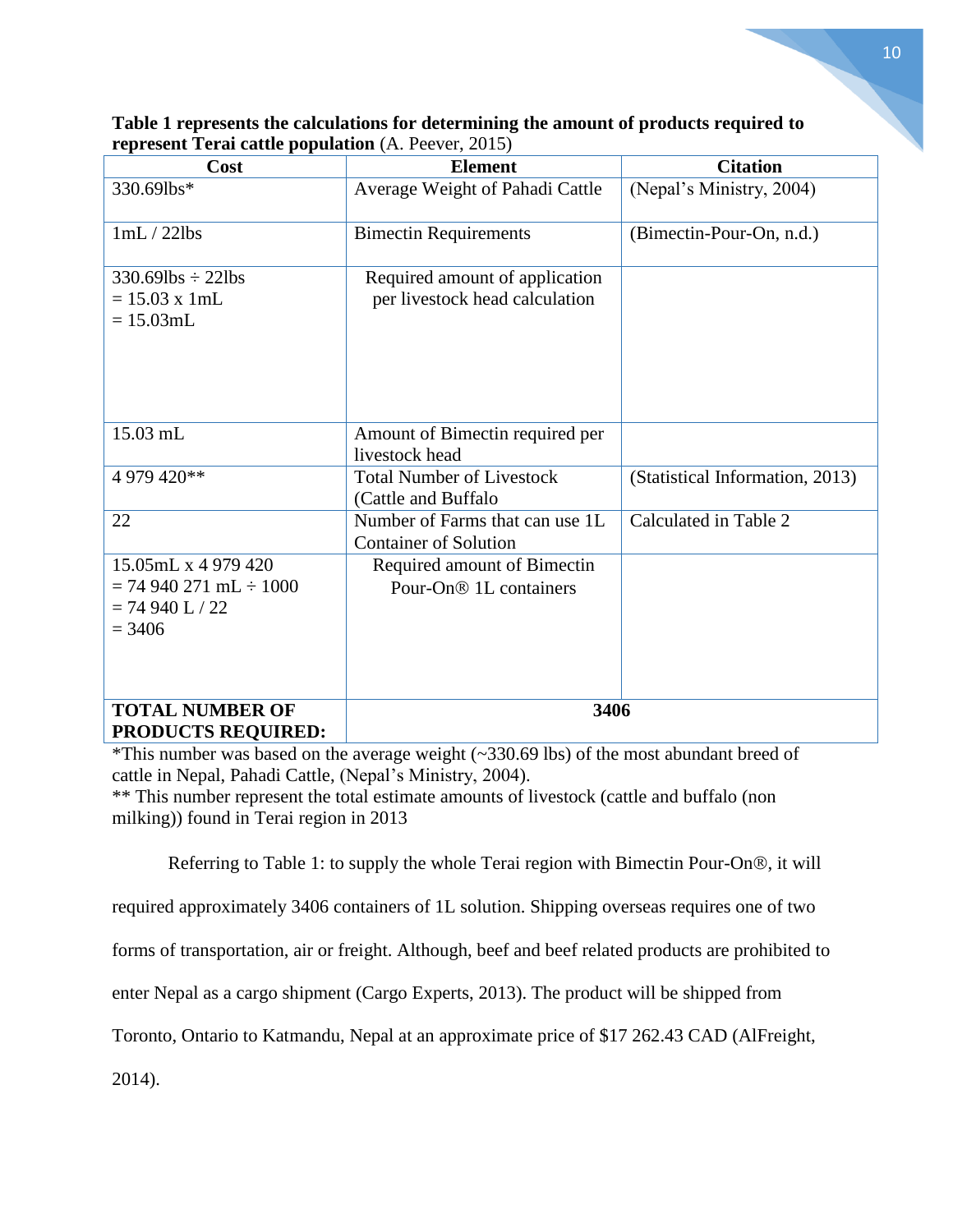In order for proper distribution of the product, it is required for the product to be sold from a veterinary clinic. A potential example of this transaction could take place at Annapurna Vet Clinic is located in Kathmandu Nepal. From there, Bimectin Pour-On<sup>®</sup> could then be sold to the Nepalese farmers.

**Figure 2 Demonstrates the transportation logistics required in the shipment and distribution of Bimectin Pour-On®** (A. Peever, 2015)



# Required Documentation

There are requirements for legal entry into Nepal that requires the attention of the importer Bimeda. Upon arrival at the Nepalese border, Bimeda is required to submit customs bills and invoices showing the company's prices as well as any other documentation requested by the custom officers (SME Toolkit Nepal, 2015). Other possible documentation requirement could include: bill of lading, packing list, certificate of origin, certificate of insurance, BNN 4 form issued by a bank and/or an income tax registration certificate (SME Toolkit Nepal, 2015).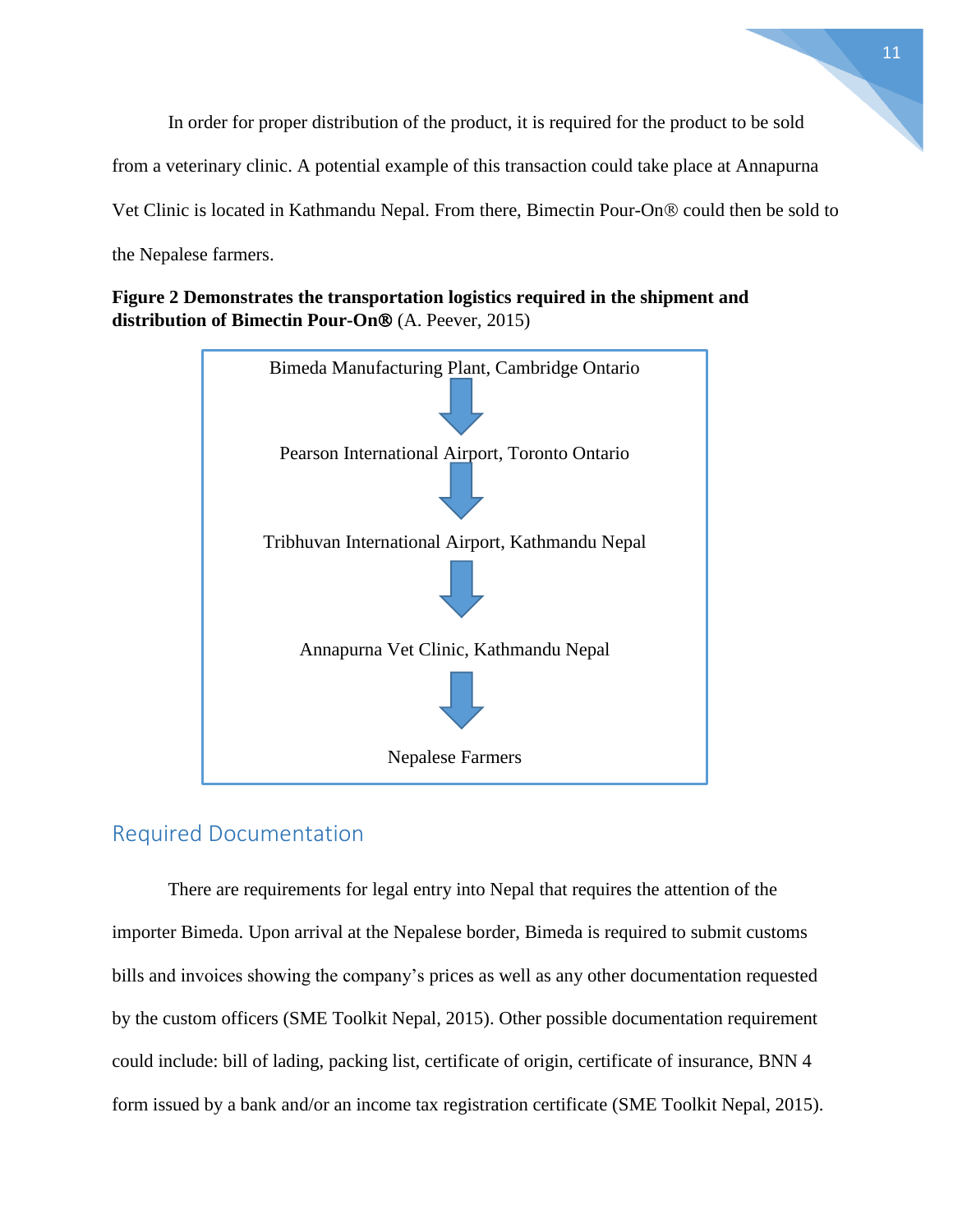# Cost Analysis

The total cost for Bimectin Pour-On<sup>®</sup> including the solutions applicator gun is: \$94.85 CDN which corresponds with \$4755.70 Rupees. However, since the total total number of cattle in Nepal is 3 (Maltsoglou I, & Tangiguchi K, n.d.), it is assumed that with the required dosage, a 1L container can be shared amongst approximately 22 farms. This would aid in cost of the product as the cost could then be divided amongst farms making the new cost \$4.50 CDN per farm or \$225.63 Rupees.

| Cost                           | <b>Element</b>                      | <b>Citation</b>                      |
|--------------------------------|-------------------------------------|--------------------------------------|
| \$29.95                        | Cost of Bimectin-Pour® 1L           | (Bimectin <sup>®</sup> Cattle, n.d.) |
|                                | Solution                            |                                      |
| \$53.99                        | <b>Cost of Solutions Applicator</b> | (T. Ryder, Cobden Animal             |
|                                | Gun                                 | Center, November $25th$ , 2015)      |
| $$53.99 + $29.95$              |                                     |                                      |
| $= $83.94 \text{ X } $0.13$    | <b>Total Cost Calculation</b>       |                                      |
| $=$ \$94.85                    | (Including GST tax) for 1 1L        |                                      |
|                                | Container                           |                                      |
| 3                              | <b>Average Number of Cattle</b>     | (Maltsoglou I, & Tangiguchi          |
|                                | per farm                            | K, n.d.                              |
| 15.03mL                        | Amount of solution needed           | (Calculated in Table 1)              |
|                                | per animal                          |                                      |
| $1000mL \div 15.03mL$          |                                     |                                      |
| $= 65$ (amount of animals that |                                     |                                      |
| can be vaccinated per bottle)  | Cost per Farm (assuming 3)          |                                      |
| $65 \div 3$                    | cattle per farm and no              |                                      |
| $= 21$ (number of farms)       | spillage/over application           |                                      |
| $$94.85 \div 21$               | occurs)                             |                                      |
| $=$ \$4.50                     |                                     |                                      |
|                                |                                     |                                      |
| <b>TOTAL COST PER FARM</b>     | <b>CAN \$4.50</b>                   | <b>RUPEES \$225.63</b>               |

**Table 2 represents the breakdown of costs for Bimectin-Pour** (A. Peever, 2015)

\*This price does not include any additional fees that might be added by Bimeda to cover the cost of transportation or other taxes.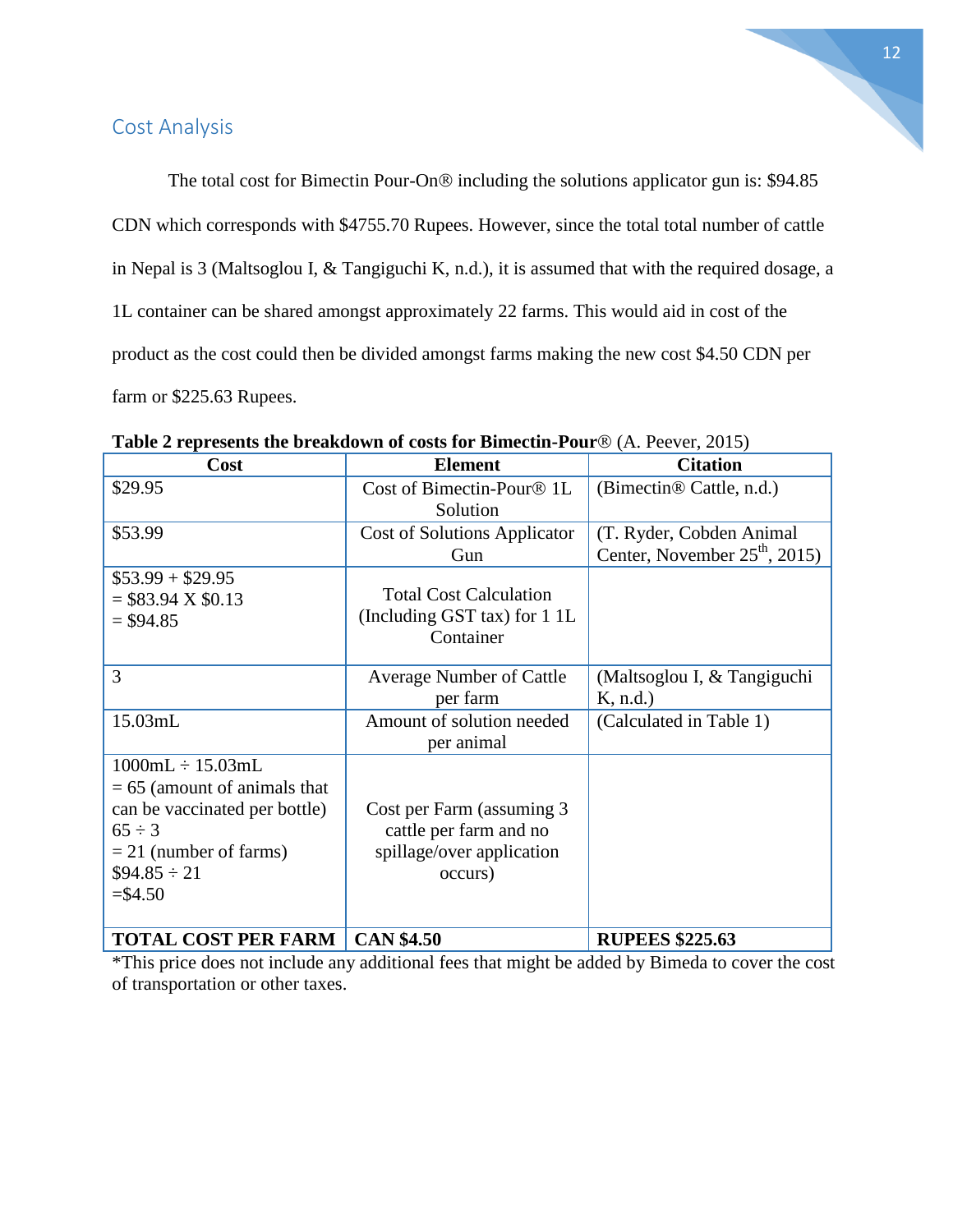#### Trade Barriers

For Canada, trading with countries, such as Nepal, who are not part of the Free Trade Agreement (FTA), are normally problematic as Canadian companies often run into trade barriers such as tariffs. Although not a part of the FTA, Nepal has already established bilateral trade relations with Canada, meaning that there are currently no or very little tariffs for impacting Canadian exports to Nepal (Government of Canada, 2013). This is beneficial not only to Bimeda but the Nepalese farmers as the price of Bimectin Pour-On® would not be further taxed to compensate the company for the tariff expense

Yearly, Canadian companies export approximately 7.1 million dollars' worth of products to Nepal, however, there are currently no beef related products being traded (Government of Canada, 2013). This opens the door for Bimeda and Canada as they could establish a market for Canadian beef related products in Nepal.

#### Benefits to Nepal

Trade is essential in developing countries, as it is a principal mechanism in achieving the benefits of globalization (Pant, 2014). By implementing Bimectin Pour-On $\otimes$  into the Nepalese livestock production, it will create a more economic return to the producer, and strengthen the Nepalese economy by allowing the livestock based production to increase. Controlling parasites in livestock leads to increased productivity, faster weight gains, improved feed conversion, increased milk production, and improved reproductive performance (Hawkins, 1993). By increasing the overall health of the livestock it will increase the profitability of the animal and ultimately make investments more attainable for farmers as profits will be more abundant. By improving the foundation of agriculture (the livestock) it will help to strengthen the sector and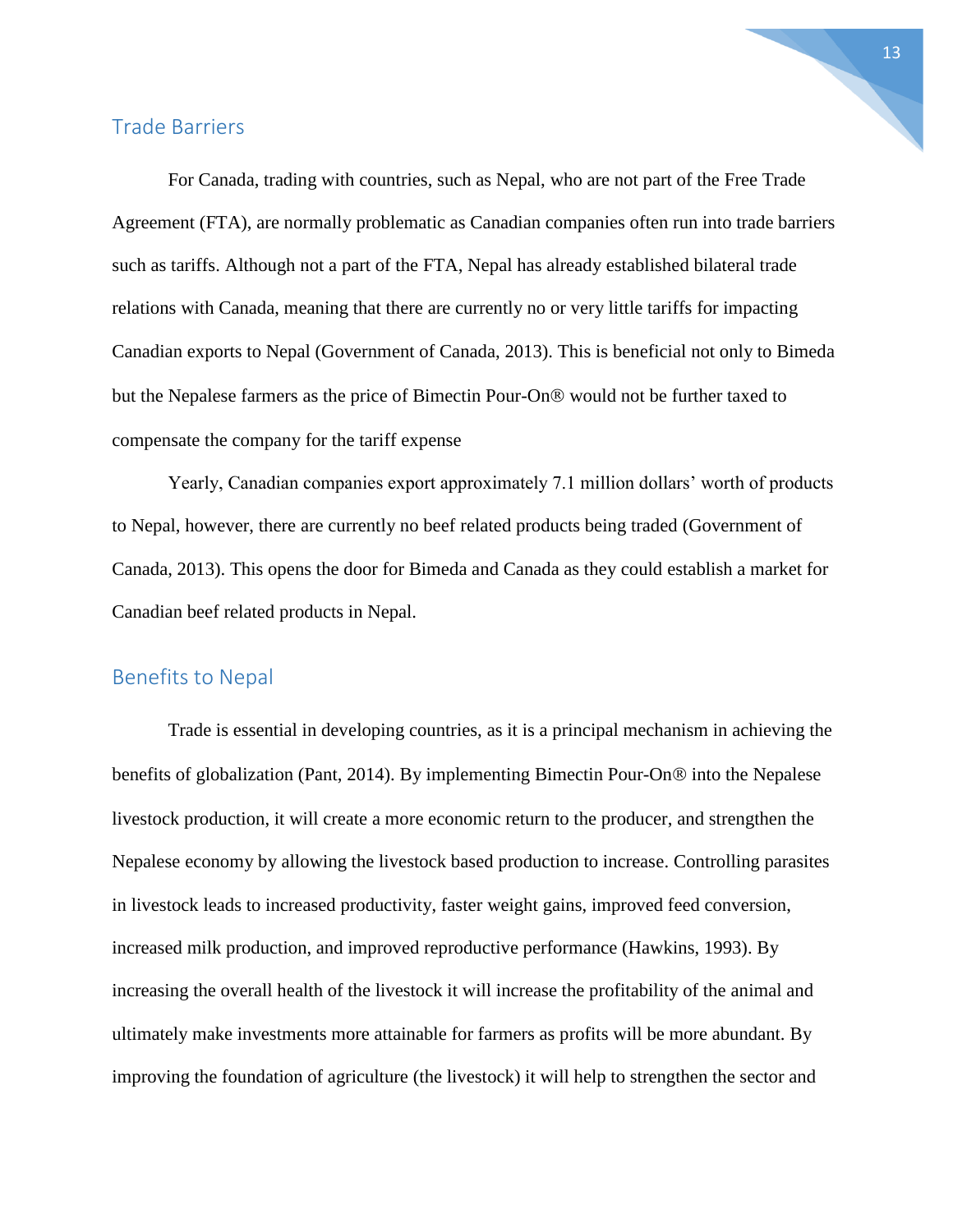create a more sustainable form of living for the Nepalese people. By investing in the present it will ensure future long term gains.

# Negative Aspects to Bimectin Pour-On

There are several negative aspects to Ivermectin that have the ability to hinder the agricultural sector's production. These aspects are mutually exclusive to the product design. The three major issues that could potentially pose as a hindrance to the product's profitability are the negative environment effects of Bimectin Pour-on<sup>®</sup>, the required withdrawal period an the inappropriate sizing of the containers.

#### *Effect on the Environment*

Bimectin Pour-On<sup>®</sup> can impact the environment in three ways; through direct environmental application, animal excretion, and/or improper disposal. Multiple studies have indicated that in the event of Ivermectin coming into contact with soil, will cause tight bond with the soil causing soil infertility over time (Bimeda, 2015b). Ivermectin has the ability to adversely affect certain aquatic organism if Bimectin Pour-On<sup>®</sup> enters their habitat (Halling-Sørensen et al, 1997). This can occur if the product is improperly used by the farmer and as a result, it can enter the waterways via agricultural runoff. To prevent these negative effects, livestock are not permitted to enter lakes, streams, or ponds for at least 6 hours after treatment (Bimeda, 2015b).

Following the application of Bimectin Pour-On®, the solution is mostly eliminated from the body through feces (Strong, 1993). A unique trait to cattle is that their feces provide a microhabitat and breeding ground for a variety of invertebrate species (Strong, 1993). Once Bimectin is excreted from the treated animal, the remains of the anti-parasitic solution can inhibit the reproduction and growth of insects that rely on animal feces for food (Bimeda, 2015b).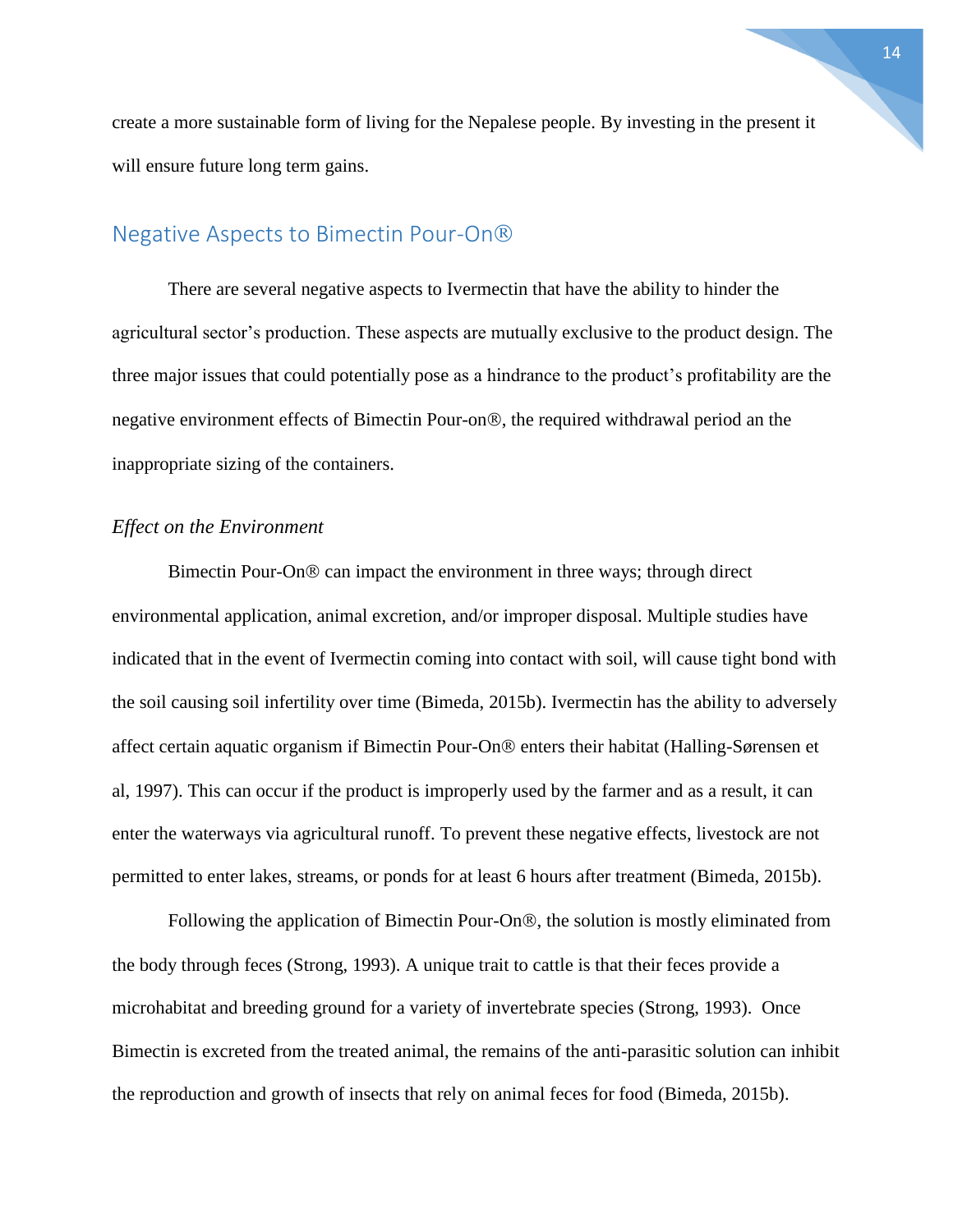Most of the environmental impact of Bimectin Pour-On<sup>®</sup> can be eliminated through the use of proper disposal upon completion of application. It is important that containers are disposed of in an approved landfill sites or by incineration (Bimeda, 2015b). This will ensure that only minimal amounts of Ivermectin with come into contact with the environment.

#### *Milk Withdrawal Periods*

Milk withdrawal period is determined by the length of time it takes for the drug to go through the blood stream and through the mammary system before the milk is determined to be drug free. Withdrawal periods vary among products, for Bimectin Pour-On®, the product is not compatible with dairy cattle of breeding age (Bimeda, 2015b). Milk production is a source of income for many Nepalese people as well as an important source of calcium for their diet. If this product was to be used on the milking livestock, the milk production could be hindered as the milk could potentially contain less nutritional quality. This product quality could also effect the profit margin for Bimeda as the market for this product would become more specific.

#### Global Competition

The market for livestock antiparasitics is competitive. Globally, there are several companies that manufacture similar products, the most popular being Ivomec<sup>®</sup> Pour-On which is produced by Merial. Currently manufacturing facilities for Merial are concentrated in Europe and the Americas (Merial, 2013). Every year on average, Merial manufactures 300 million doses of Ivomec® used in the treatment of ruminants (Merial, 2013). Both Ivomec® Pour-On and Bimectin Pour-On<sup>®</sup> products have been designed to treat the same ailments commonly found in livestock worldwide. However, there are two key factors that place Bimectin<sup>®</sup> at an advantage over Ivomec®. Ivomec® Pour-On is available in 250 mL, 1L, 2.5L, 5L or 20L containers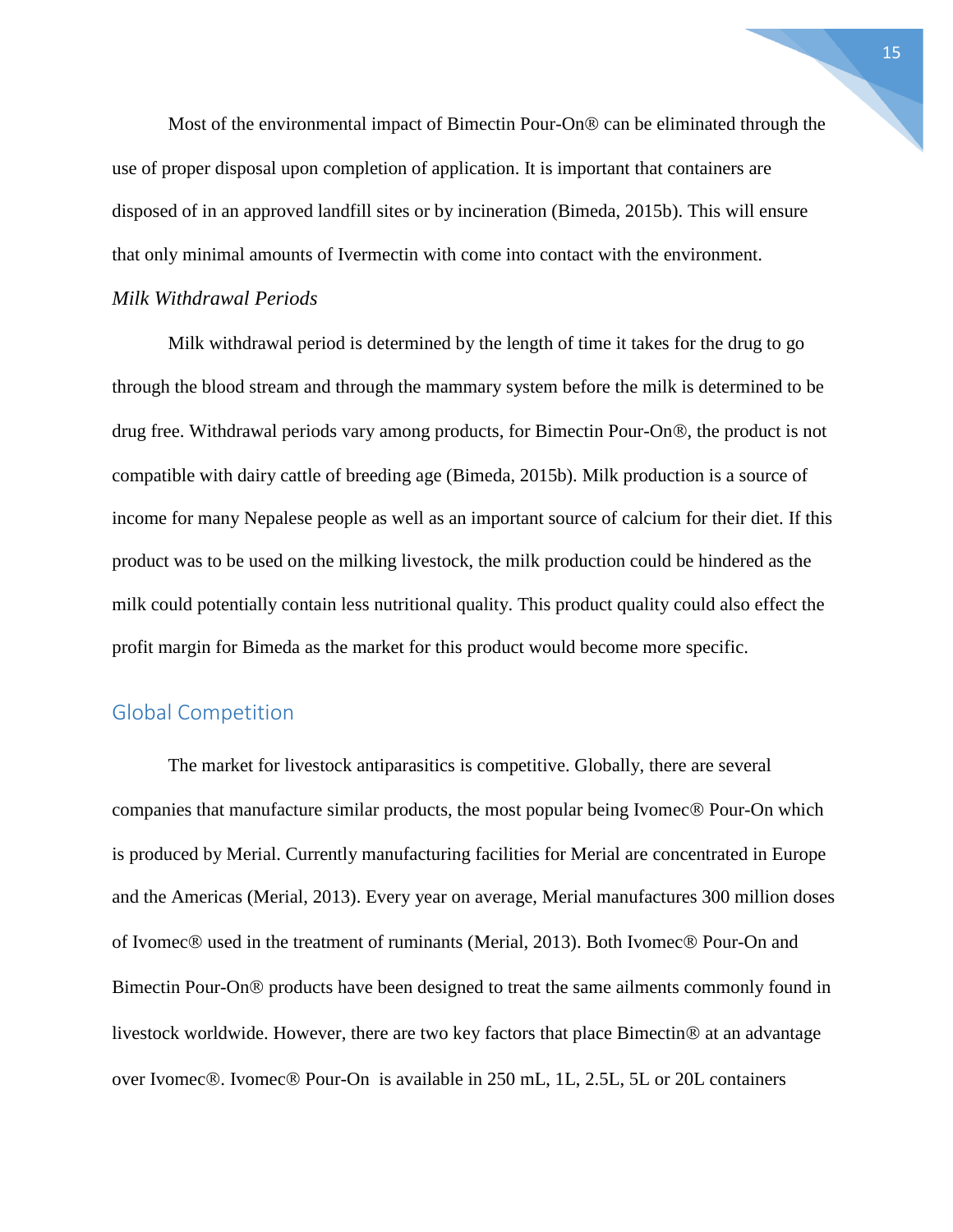(Merial, 2015). Although Ivomec is available in a smaller size that may be more convenient to Nepalese farmers, it is significantly more expensive. For a 1L container of Ivomec<sup>®</sup> Pour-On the price is approximately \$109.99 (Tractor Supply Co., 2015). Referring to calculations from Table 2, the total average cost for Nepalese farmers using Ivomec® would be \$7.81. Prices for the both products are relatively inaccurate as there are several determined price variables that were left out of the calculations (transportation and other forms of tax). Since the manifesting of Ivomec $\circledR$ Pour-On is more local (Europe) in term of distance to Nepal, the price would in theory be less effected then it would be by the transportation costs associated with Bimectin Pour-On.®

#### Challenges of Exporting to Nepal

There are several social and geographical factors that could potentially pose an issue in the success of Bimectin Pour-On<sup>®</sup> and decrease the profit margin for Bimeda. These issues include poverty, no previous antiparasitic exports to Nepal, limited access to veterinary agents, and finally the lack of product knowledge. These factors must be taken into consideration in order to asses the overall exporting potential of the product.

#### *Poverty in Nepal*

Nepal is one of the least urbanized countries in the world as only 9 percent of the total population reside in urban areas (Chhetry, 2001). Nepal has an annual per capita income of around \$200.00 US, making Nepal one of the poorest countries in the world (Chhetry, 2001). The vast majority of the population who resides under the poverty line is found to inhabit the rural areas of Nepal (Janis, 1980). This poses as a profit issue for Bimeda as the majority market for Bimectin Pour-On<sup>®</sup> is found in the most poverty stricken areas of Nepal.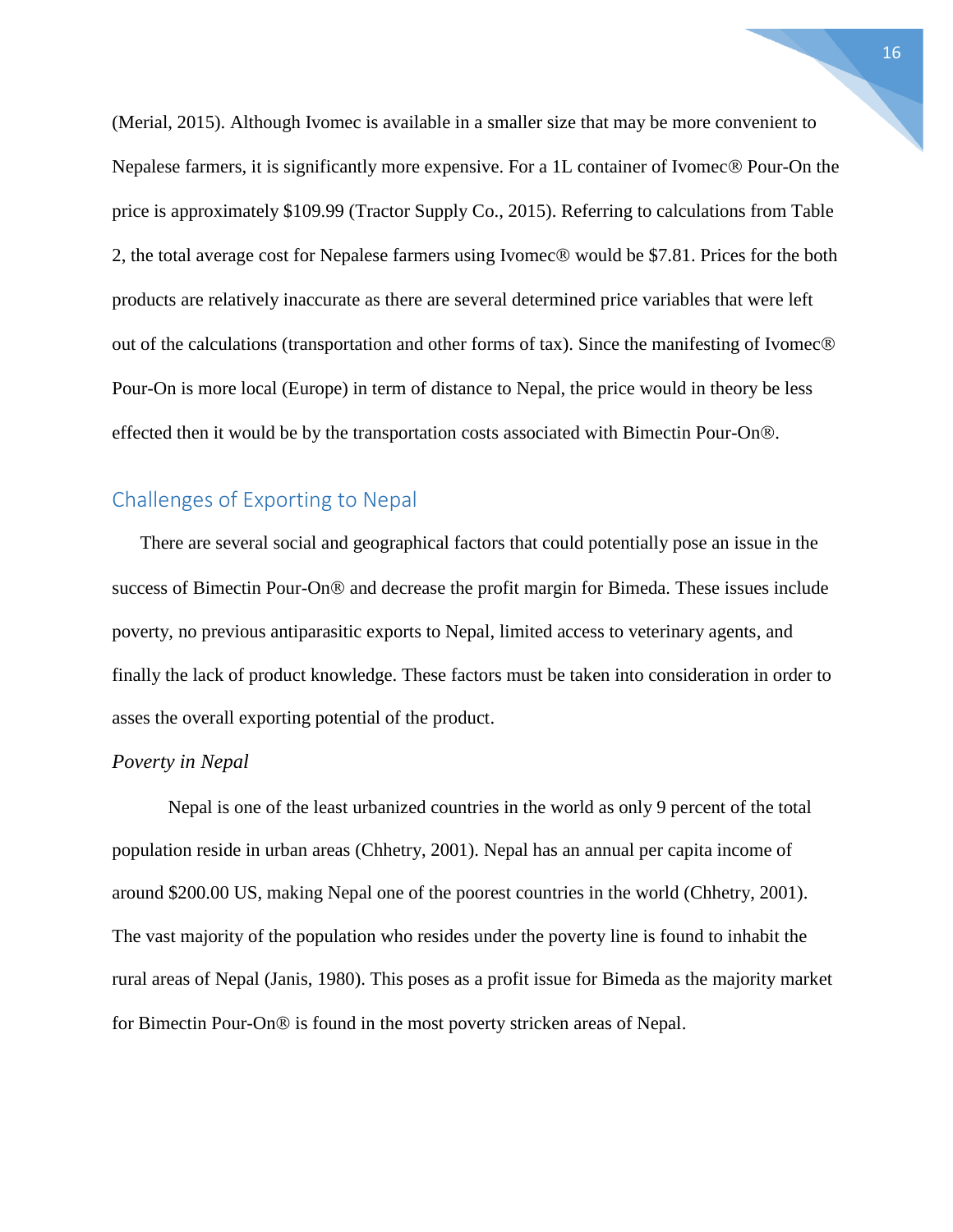#### *Limited Access to Veterinary Agents*

In order to distribute veterinary pharmaceuticals to the farmer, the product must first be distributed to a veterinary agency where it can then be sold to the farmer. This is problematic as only 12 percent of the Nepalese households owning livestock have ever seen a veterinarian (Prennushi, 1999). Accessing veterinary services is not an easy endeavor for Nepalese farmers and with the average herd size being so small. It is hardly applicable to travel such a distance for a single product.

#### *No Previous Antiparasitic Exports to Nepal*

Looking at it from an business standpoint, this factor could potentially pose both as a positive and negative aspect of the success of Bimectin Pour-On<sup>®</sup>. The positive side is that there is no local competition between similar products which is of benefit to Bimeda, however, this could also pose as a challenge, as there is no selling statistics to base a market for this product. If Bimeda was to go ahead with this export idea, it would be difficult to estimate product profit as there is no prior data to reference as an accurate profit margin. From an investment standpoint this would be a risky venture for Bimeda as the success of this product would remain only a speculation.

#### *Lack of knowledge*

In Nepal, illiteracy rates range from 54 percent in the hill/mountain region to 77 percent in the Terai region (Chhetry, 2001). This poses as another challenge for Bimeda as proper application of this product is key in order to protect the farmer, the livestock and the environment. A possible solution to this problem could include pictures on how-to manually apply Bimectin Pour-On $\otimes$  correctly and safely. As a newly established company in Nepal, it is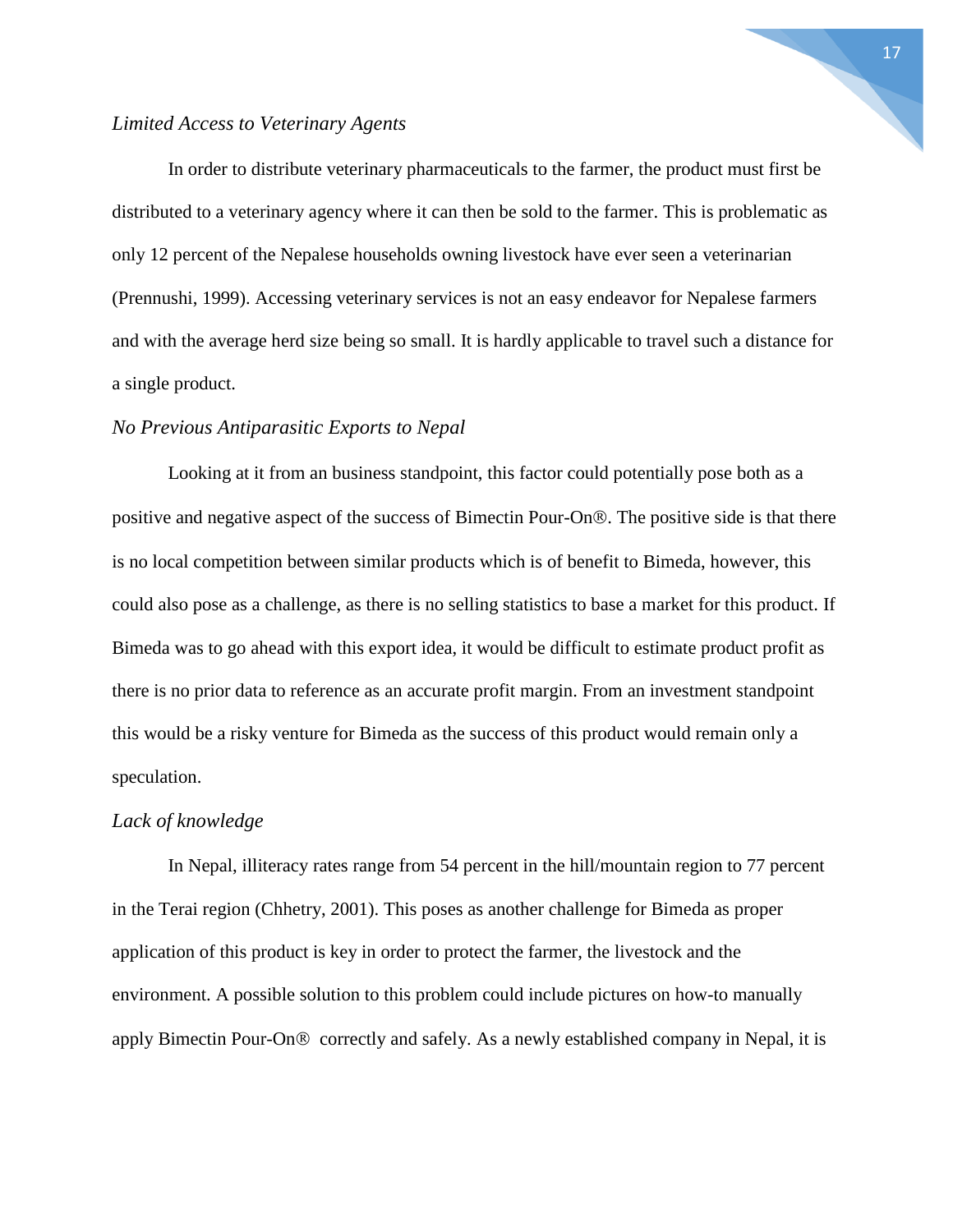essential that Bimeda accommodates to the needs of the consumer in order to create a product applicable for all Nepalese people.

#### **Conclusion**

To meet meet the increasing demand for food production, alleviate poverty and improve the livelihoods of agriculture dependent farmers, an increase in the productivity from livestock will be necessary (Devendra & Thomas, 2002). Agriculture plays an essential role as a source of employment and income for the vast majority of Nepali households. Although, there is evident potential to increase the productivity of livestock from the use of Bimectin-Pour®, the risks of this investment simply outweigh the financial gain. Several elements were not included in the pricing of the product which have the potential to skyrocket the overall cost. Additional costs such as: transportation fees, marketing initiatives, regulatory and licensing fees, all have the potential to double or even triple the price of Bimectin-Pour®. This is both unreasonable and unrealistic for Bimeda and the Nepalese farmers.

There are also several aspects to the product design that make Bimectin-Pour $\circledR$  an inappropriate ant parasitic choice. The milk withdrawal requirements, the negative effects on the environment and the required distribution methods make this product unrealistic for real world sales. Also, container sizes of this product are also problematic as the small herd sizes in Nepal would discourage bulk pour-on sales.

In summary, without an improvement in product design that better suits the Nepalese people, the export potential for Bimectin Pour-On<sup>®</sup> does not make enough sense financially to make the project realistic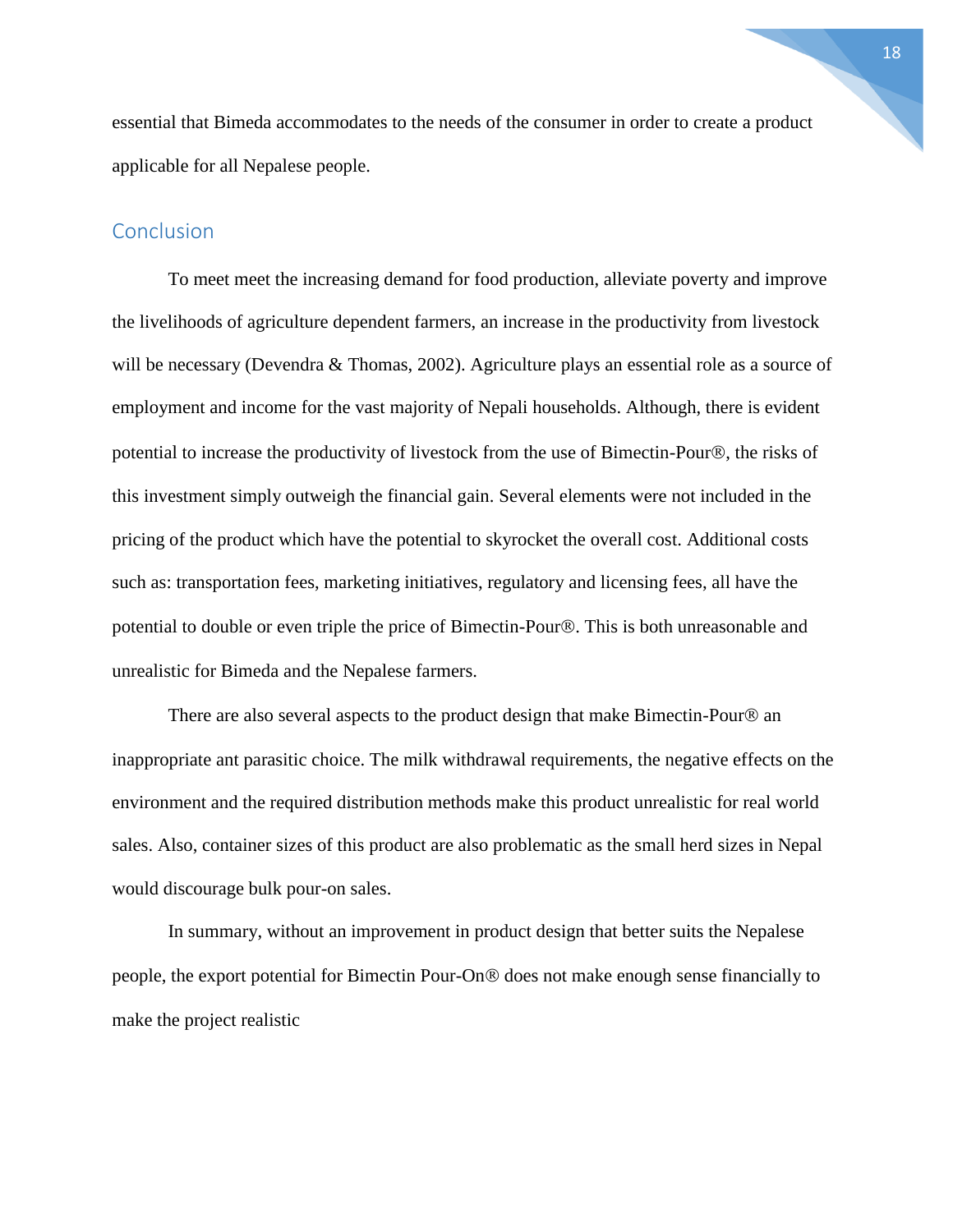# Real-World Contact Info

*Questions regarding Bimectin Pour-On Sales can be directed to:*

Carol Boyd

Sales Manager

Bimeda Canada

Email: [cboyd@bimedamtc.com](mailto:cboyd@bimedamtc.com)

Phone No: 1-(519)-654-8000

*Questions regarding the Benefits of the Product can be directed to:*

Dr. Andy Pender

Veterinarian

Pinnacle Animal Hospital

Renfrew, Ontario

Email: [info@pinnacleanimalhospital.ca](mailto:info@pinnacleah.com)

Phone No: 1-(613)-433-3100

*Question regarding the Pricing from a Canadian Veterinary Clinic*

Dr. Tony Ryter

Veterinarian

Cobden Animal Center

Cobden, Ontario

Phone No: 1-(613)-646-2345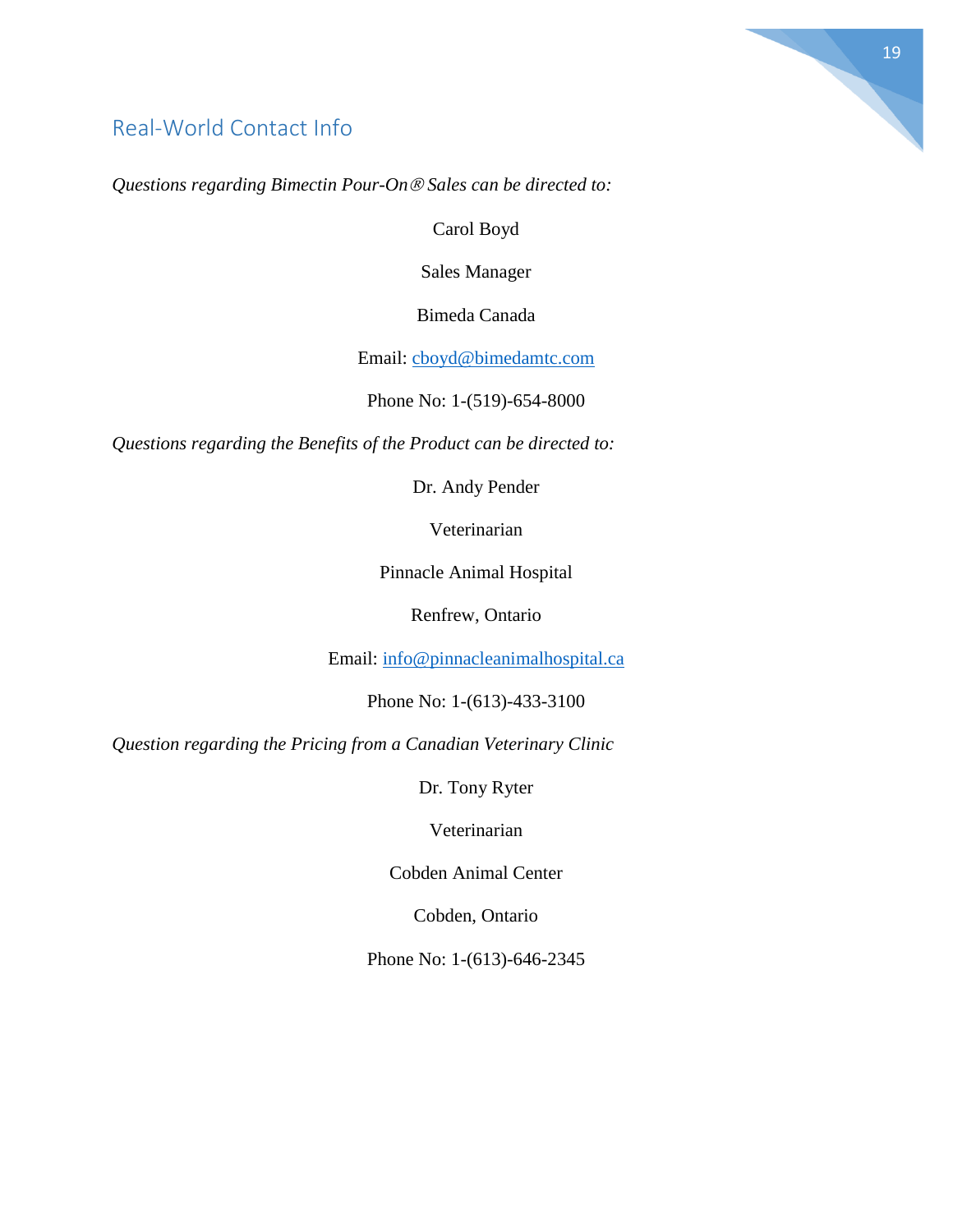# References

- Abington, J. (1992). *Sustainable livestock production in the mountain agro-ecosystem of Nepal*. Rome: Food and Agriculture Organization of the United Nations.
- Adhikari, R., & Adhikari, K. (2005). *Market Access Barriers to Select Nepalese Agricultural Exports*. Retrieved November 23, 2015, from [http://www.iisd.org/TKN/pdf/tkn\\_market\\_access\\_nepal.pdf](http://www.iisd.org/TKN/pdf/tkn_market_access_nepal.pdf)
- AlFreight. (2014). *Air Shipping to Nepal from Canada: Air Freight and Cargo.* Retrieved from Al Freight Forwarding:<http://www.a1freightforwarding.com/country/air/nepal-2/>
- *Bimectin® Cattle Pour-on*. (n.d.). Retrieved November 26, 2015, from <http://www.jefferspet.com/products/bimectin-cattle-pour-on>
- Bimeda. (2015a). *Bimectin Injection*. Retrieved October 20, 2015, from <http://www.bimectin.com/species-cdn/cattle/bimectin-injection>
- Bimeda. (2015b). *Bimectin Pour-On.* Retrieved October 20, 2015, from <http://www.bimectin.com/species-cdn/cattle/bimectin-pour-on>
- Bimeda. (2015bc. *Bimectin – Canada.* Retrieved October 20, 2015, from [http://www.bimectin.com/bimectin-C](http://www.bimectin.com/bimectin-)anada
- Bishwambher, P. Devesh, R. Thapa, Y. (2010). *Trade liberalization and food security in Nepal.* Renaissance Society Nepal, 35(1), 20-31.
- Government of Canada. (2015). *Agri-Food Trade Service.* Retrieved October 20, 2015, from [http://www.agr.gc.ca/eng/programs-and-services/list-of-programs-and-services/agri-food](http://www.agr.gc.ca/eng/programs-and-services/list-of-programs-and-services/agri-food-trade-service/?id=1410965065217)[trade-service/?id=1410965065217](http://www.agr.gc.ca/eng/programs-and-services/list-of-programs-and-services/agri-food-trade-service/?id=1410965065217)
- Government of Canada. (2013, August 1). *Canada-Nepal Relations*. Retrieved November 25, 2015, from [http://www.canadainternational.gc.ca/india](http://www.canadainternational.gc.ca/india-inde/bilateral_relations_bilaterales/canada_nepal.aspx?lang=eng)[inde/bilateral\\_relations\\_bilaterales/canada\\_nepal.aspx?lang=eng](http://www.canadainternational.gc.ca/india-inde/bilateral_relations_bilaterales/canada_nepal.aspx?lang=eng)
- Cargo Experts. (n.d.). *Cargo Shipping to Nepal, Moving Oversea.* Retrieved November 23, 2015, from<http://www.cargo-experts.net/shipping-to-nepal/>
- Central Intelligence Agency (CIA) (n.d.). *South Asia: Nepal*. Retrieved November 10, 2015, from<https://www.cia.gov/library/publications/the-world-factbook/geos/np.html>
- Chhetry, D. (2001). *Understanding Rural Poverty in Nepal*. Asia and Pacific Forum on Poverty, *1*, 5-9. Retrieved November 23, 2015, from <http://citeseerx.ist.psu.edu/viewdoc/download?doi=10.1.1.196.9176&rep=rep1&type=pdf>

Department of Agricuture and Food Australia (n.d.). *Livestock parasites*. Retrieved October 20,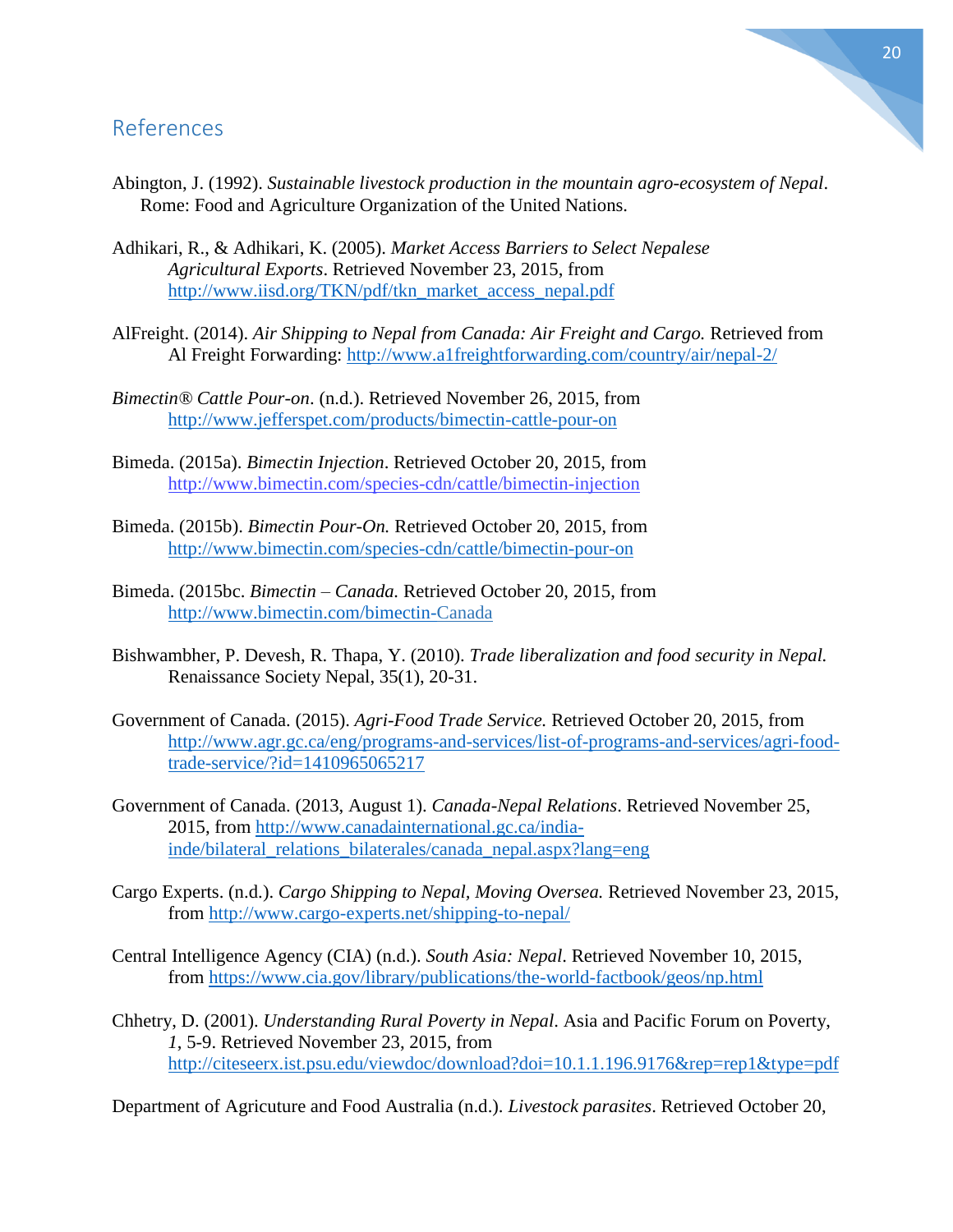2015, from [https://www.agric.wa.gov.au/livestock-animals/livestock](https://www.agric.wa.gov.au/livestock-animals/livestock-management/livestock-parasites)[management/livestock-parasites](https://www.agric.wa.gov.au/livestock-animals/livestock-management/livestock-parasites)

- Devendra, C., Thomas, D. (2002). *Crop-animal systems in Asia: impotance of livestock and characterization of agro-ecological zones*. *Elsevier*, 71(1-2), 5-40. [doi:10.1016/S0308-](http://dx.doi.org/10.1016/S0308-521X(01)00032-4) [521X\(01\)00032-4](http://dx.doi.org/10.1016/S0308-521X(01)00032-4)
- Economy Watch. (2010, June 10). *Benefits of International Trade*. Retrieved November 24, 2015, from<http://www.economywatch.com/international-trade/benefit.html>
- Food and Agriculture Organization of the United Nations (FAO) (2015). *Nepal.* Retrieved November 10, 2015, from<http://www.fao.org/nr/water/espim/country/nepal/index.stm>
- Goodrich, R. (2015). SWOT Analysis: Examples, Templates & Definition. Retrieved November 26, 2015, from<http://www.businessnewsdaily.com/4245-swot-analysis.html>
- Government of Nepal. (2013). *Statistical Information on Nepalese Agriculture.* Retrieved October 20, 2015, from [http://www.moad.gov.np/uploads/files/YearBook 2013.pdf](http://www.moad.gov.np/uploads/files/YearBook%202013.pdf)
- Hawkins, J. (1993). *Economic benefits of parasite control in cattle*. *Elsevier*, 46(1-4), 159-173. [doi:10.1016/0304-4017\(93\)90056-S](http://dx.doi.org/10.1016/0304-4017(93)90056-S)
- Halling-Sørensen, B., Nielsen, S., Lanzky, P., Ingerslev, F., Lützhøft, H., & Jørgensen, S. (1997). *Occurrence, fate and effects of pharmaceutical substances in the environment- A review*. Chemosphere*, 36*(2), 357-393. doi:10.1016/S0045-6535(97)00354-8
- Jain, S. (1980). *Poverty in Nepal*. Nepalese Economic Journal*, 2*(1), 19-29. Retrieved November 23, 2015, from<http://www.cabdirect.org/abstracts/19831897006.html>
- Joseph, A. (2010, April 12). *Animal Pharm - Canadian Packaging*. Retrieved November 23, 2015, from<http://www.canadianpackaging.com/features/animal-pharm/>
- Joshi, D. (n.d.). *Farmers perceptions of service delivery and policy support from smallholder dairy in Nepal: Nepal case study*. National Zoonoses and Food Hygiene Research Centre (NZFHRC). Retrieved October 20, 2015, from [https://www.ilri.org/InfoServ/Webpub/fulldocs/South\\_South/Farmers.htm](https://www.ilri.org/InfoServ/Webpub/fulldocs/South_South/Farmers.htm)
- Lovaas, B. (n.d.). *Internal and External Parasite Control*. Retrieved October 20, 2015, from http://www.extension.umn.edu/agriculture/beef/components/homestudy/hmlesson 2 inte [rnal\\_and\\_external\\_parasite\\_control.pdf](http://www.extension.umn.edu/agriculture/beef/components/homestudy/hmlesson_2_internal_and_external_parasite_control.pdf)
- *Macrolide Antibiotics Comparison*. (n.d.). Retrieved October 20, 2015, from <http://www.emedexpert.com/compare/macrolides.shtml>

Maltsoglou, I., & Tangiguchi, K. (2004). *Poverty, Livestock and Household Technologies in*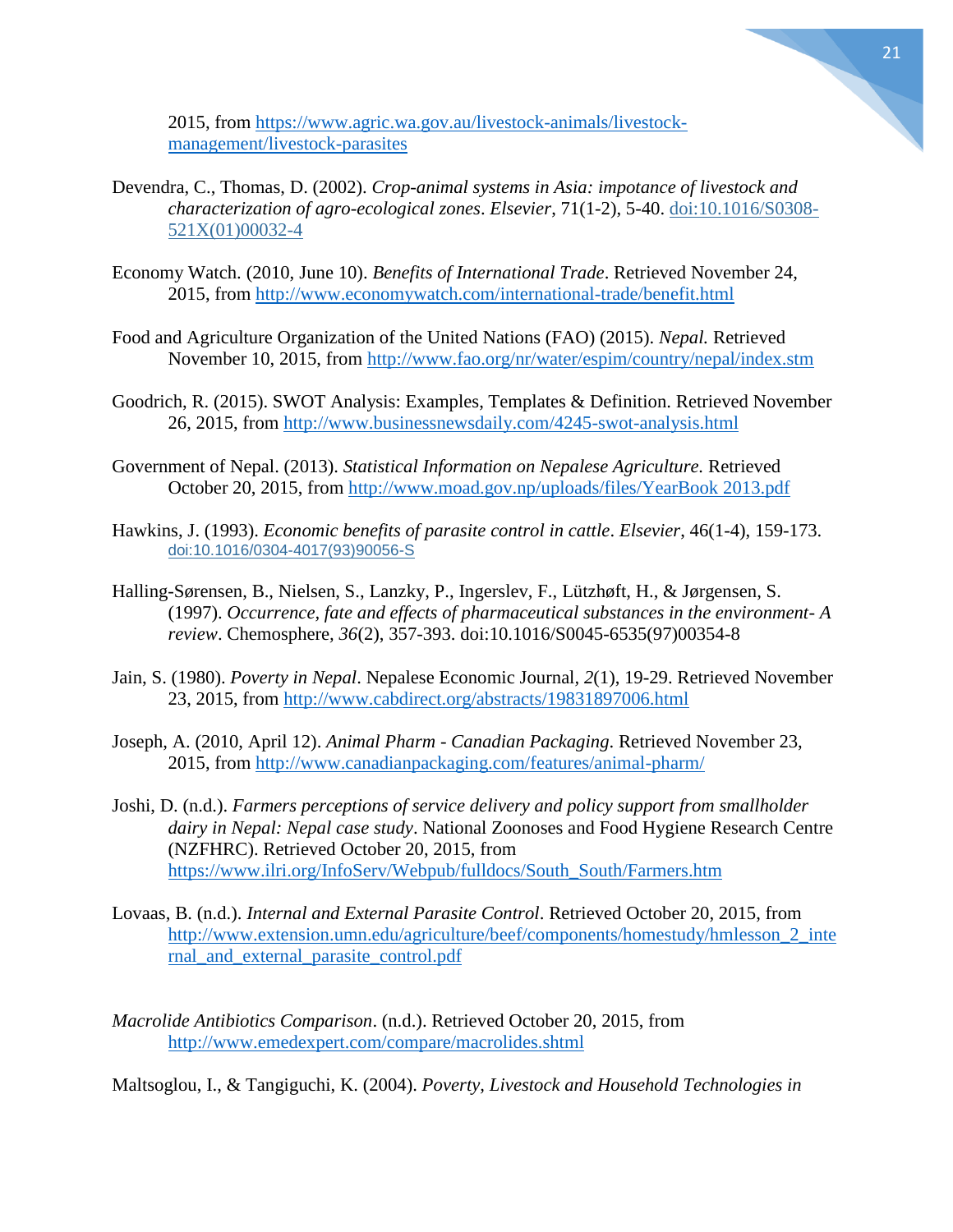

- Merial. (2013). *Manufacturing*. Retrieved November 29, 2015, from [http://us.merial.com/around\\_world/manufacturing/index.asp](http://us.merial.com/around_world/manufacturing/index.asp)
- Merial. (2015). (2015). *IVOMEC® POUR-ON*. Retrieved October 20, 2015, from <http://www.merial.ca/en/cattle/products/Pages/ivomec-pour-on.aspx>
- Merck Manuals. (n.d.). *Macrolides*. Merck Sharp & Dohme Corp. Retrieved October 20, 2015, Fro[mhttp://www.merckvetmanual.com/mvm/pharmacology/antibacterial\\_agents/macroli](http://www.merckvetmanual.com/mvm/pharmacology/antibacterial_agents/macrolides.html) [des.html](http://www.merckvetmanual.com/mvm/pharmacology/antibacterial_agents/macrolides.html)
- Nepal's Ministry of Agriculture and Cooperatives (2004). *Animal Genetic Resources of Nepal*. Retrieved November 26, 2015, from <ftp://ftp.fao.org/docrep/fao/011/a1250f/annexes/CountryReports/Nepal.pdf>
- Õmura, S., & Crump, A. (2004, December 1). *The life and times of ivermectin — a success story*. Retrieved November 9, 2015, from <http://courses.umass.edu/mic590s/2009/Reading/Omura2004.pdf>
- Pant, B. (2014, January 7). *Nepal's Trade Sector: Review, Repercussions and Recommendations*. Retrieved November 23, 2015, from <http://econpapers.repec.org/RePEc:nrb:journl:v:17:y:2005:p:86-112>
- Prennushi, G. (1999, May 1). *NEPAL: POVERTY AT THE TURN OF THE TWENTY-FIRST CENTURY*. Retrieved November 10, 2015, from <http://citeseerx.ist.psu.edu/viewdoc/download?doi=10.1.1.196.8216&rep=rep1&type=pdf>
- Pudasaini, S. P.. (1983). *The Effects of Education in Agriculture: Evidence from Nepal*. American Journal of Agricultural Economics, *65*(3), 509–515. Retrieved from <http://www.jstor.org/stable/1240499>
- SME Toolkit Nepal. (2015). *A Guide on Import Procedure and Documentation.* Retrieved October 14, 2015, from [http://nepal.smetoolkit.org/nepal/en/content/en/1676/A-Guide](http://nepal.smetoolkit.org/nepal/en/content/en/1676/A-Guide-on-Import-Procedure-and-Documentation#PSI.com)[on-Import-Procedure-and-Documentation#PSI.com](http://nepal.smetoolkit.org/nepal/en/content/en/1676/A-Guide-on-Import-Procedure-and-Documentation#PSI.com)
- Statistical Infomation on Napalese Agriculture. (2013). *Government of Nepal.* Retrieved October 20, 2015, from [http://www.moad.gov.np/uploads/files/YearBook 2013.pdf](http://www.moad.gov.np/uploads/files/YearBook%202013.pdf)
- Strong, L. (1993). *Overview: The impact of avermectins on pastureland ecology*. Veterinary Parasitology*, 48*(1-4), 3-17. doi:10.1016/0304-4017(93)90140-I
- Sugiyama, M., Iddamalgoda, A., Oguri, K., & Kamiya, N. (2003). *Development of Livestock Sector in Asia: An Analysis of Present Situation of Livestock Sector and Its Importance for Future Development.* Retrieved November 9, 2015, from [http://www.gifu](http://www.gifu-cwc.ac.jp/tosyo/kiyo/52/zenbun52/Development_sugiyama.pdf)[cwc.ac.jp/tosyo/kiyo/52/zenbun52/Development\\_sugiyama.pdf](http://www.gifu-cwc.ac.jp/tosyo/kiyo/52/zenbun52/Development_sugiyama.pdf)